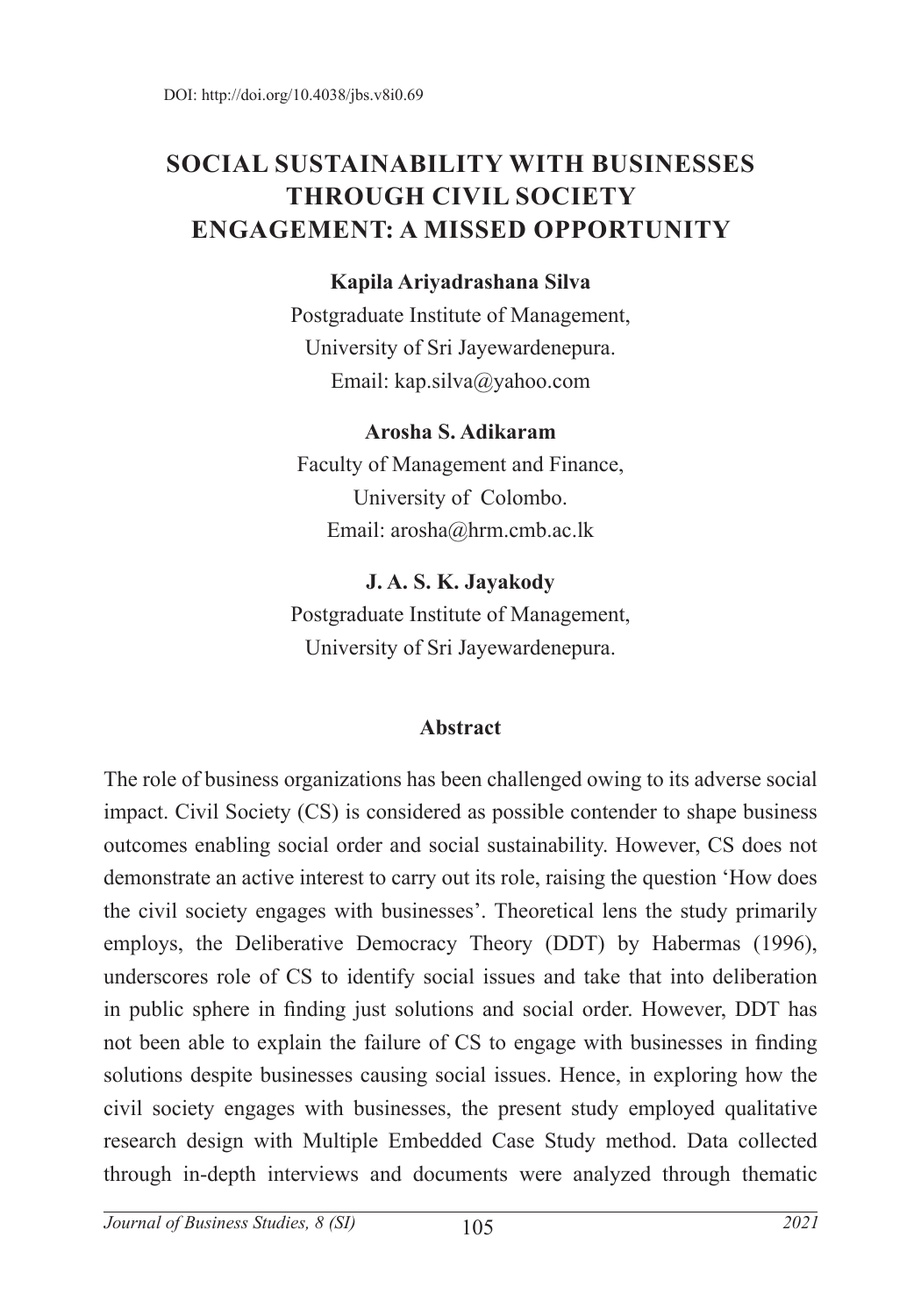analysis method. Findings indicate CS generally comprehends business conduct as a transactional relationship in private sphere and translate into a social issue only when attached with sentiments and emotions that prompts engagement in public sphere. Businesses too in general perceive society as a transactional partner undermining human esteem, and therefore fail in enabling social sustainability through democratic means of engagement. The study thus makes theoretical contribution towards DDT by explaining why CS does not engage with businesses. Furthermore, illuminate implications on Corporate Social Responsibility (CSR) and social sustainability attempts of businesses.

*Keywords:* Business; Civil Society; Corporate Social Responsibility; Engagement; Social Sustainability; Deliberative Democracy Theory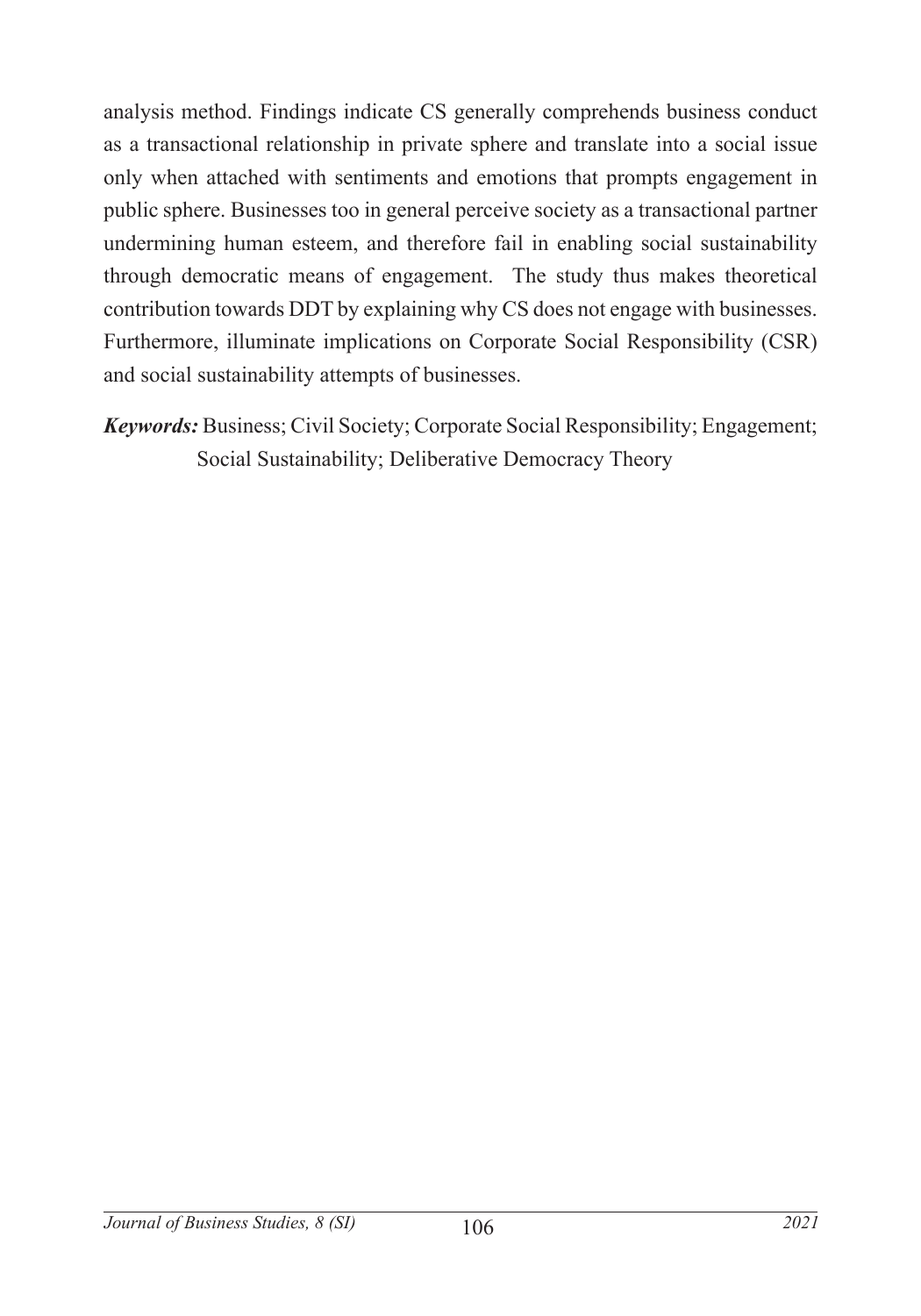#### **1. Introduction**

Societies, especially democratic societies, have moulded multitude of formal and informal mechanisms to enable the public to engage in matters of interest, thereby incorporating public views in governance (Goonathileke, 2014; Scherer, Rasche, Palazzo, & Spicer, 2016). Sri Lanka, a democracy in the global south, has formal mechanisms for Civil Society (CS) participation in decision making through constitutional framework (Cooray,1995), Public Interest Litigation (PIL) and public hearing (Gomez,1993; Goonathileke,2014). CS has played prominent role in poverty alleviation (Brugmann & Prahalad, 2007), sustainability (Elkington, 2004), against corruption and for equality (Eigen, 2013). Socially sustainable communities provide a quality of life to present whilst ensuing that to future, by different stakeholders who compete, collaborate and collude in producing those outcomes (Marshal, McCarthy, McGrath, Claudy,2015). Similarly, CS's engagement with businesses creates public opinion on the conduct of business (Chandhoke, 2005; Habermas, 2012), thereby influencing the businesses to shape its outcomes toward public accountability and acceptability (Scholte, 2011). However, Eigen (2013) observes CS's failure to engage in business sphere. This stance of CS is troubling and demands for further exploration particularly for three reasons: a) CS has a legitimate role to identify the social issues and bring those up to broader public discussion, seeking solutions; b) CS has potential and has demonstrated that ability in other domains; and c) CS has a formal framework that facilitates engagement.

Devoting attention to CS, Habermas (1996), in his Deliberative Democracy Theory (DDT), advocates CS to bring social issues for deliberation in public sphere, and to arrive at binding decisions and consensus agreements in finding just solutions to the issues experienced by respective societies. Therein, he stresses the importance of CS, media and equality among citizenry in achieving social order and common good through deliberation. It is claimed, right deliberation process will generate a public opinion that enables harnessing social power. Conversely, Sri Lankan CS, notwithstanding the prevalence of conditions DDT underscores, demonstrates an exception to the theory, has failed to engage (Hettige, 2015; Vishvalingam, 2012) in bringing social issues by businesses to broader discussion, and finding solutions ushering social sustainability.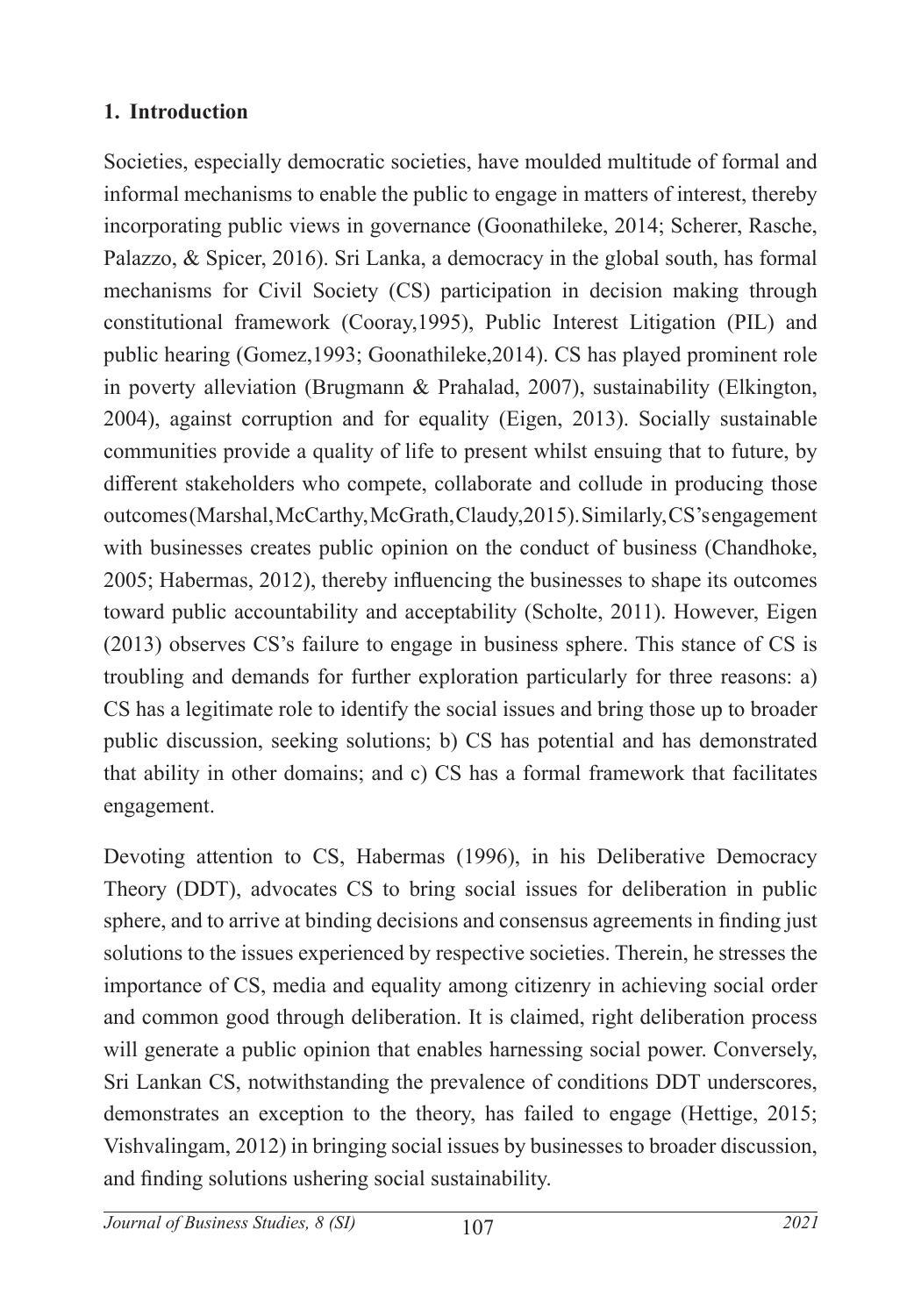The rise of corporates, their dominance in social life under neoliberal regimes has been of interest among researchers and practitioners (Chomsky,1999). Notably, irresponsible conduct of businesses and the consequences (Carroll & Brown, 2018), hence a need to regulate business (Braithwaite & Drahos, 2000) as a state machinery has not been able to enforce justice (Scherer, Palazzo& Matten,2014), have drawn researchers' attention. These adverse conducts of businesses demand CS to engage with business to overcome problems and find solutions (Habermas, 2012; Scholte, 2011), thereby bringing economic, environmental and social sustainability to all beings. Amartya Sen (2013), incorporates four dimensions to social sustainability: a) Quality of life; b) Equality) Diversity and d) Social Cohesion, and that could be challenged by unregulated business outcomes (Scherer, et al., 2014).

Moving towards businesses that reache society through Corporate Social Responsibility (CSR), Schwartz and Carroll (2008) depict how Value, Balance and Accountability (VBA) demonstrates the role of business. Business actions undertaken jointly with outside entities have produced rewarding outcomes to business and society both (Lange, Armanios, Ceballos& Sandhu, 2015, Mirvis & Googins, 2018). Porter and Kramer (2011) suggest that creating shared value could enable mutual progression. CS has the ability to thematize and amplify social issues in search of solutions (Habermas,1996), thus influencing the formation of CSR approach and the role of business (Davidson, et al., 2018). As such, the manner businesses respond to external interests and activities, to arrive at social acceptance, opens up an intellectual space for discussion. In this backdrop, the aim of this paper is to explore how CS in Sri Lanka engages with businesses to shape the business conduct when businesses are involved in unregulated conduct causing social discontent (Kamruzzaman,2018, Porter & Kramer, 2011).

In understanding the CS's role in addressing social issues, we employ the Deliberative Democracy Theory (DDT) as the primary theoretical eye that propagates CS to bring social issues for deliberation in public sphere, aiming at will formation through collective choices, moral consensus, thereby common good (Habermas,1996/2012). Furthermore, DDT propagates those businesses disturb social integration by their invasion to society through colonization and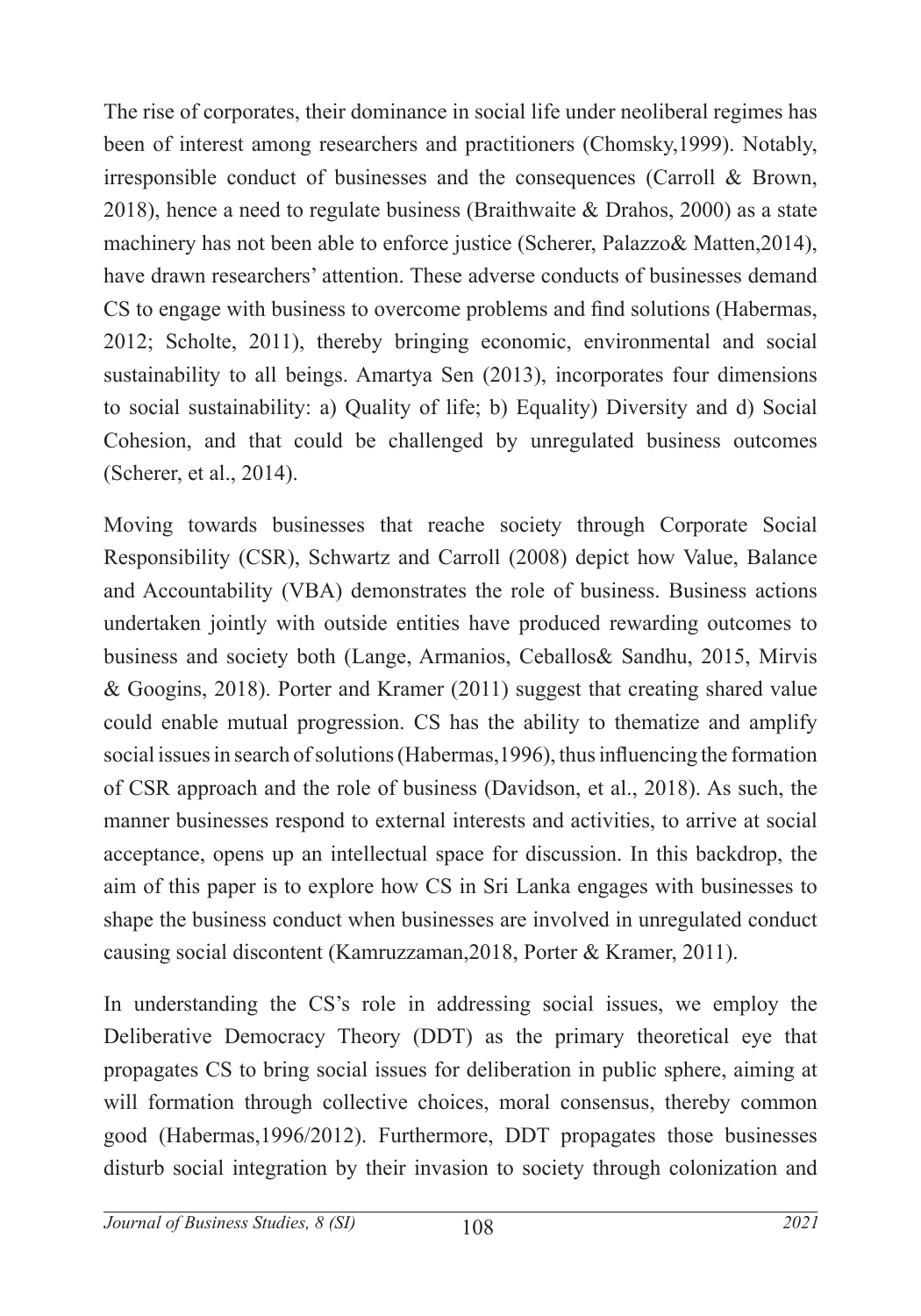commodification and expect vigilant CS to rise against those acts. Surprisingly, CS in global south, and more particularly in Sri Lanka, has been selective in engaging with businesses despite the businesses causing social issues (Kamruzzaman, 2018; Vishvalingam, 2012) and DDT has not been able to explain this contradictory social behaviour, hence forcing a challenge to our understanding of DDT.

In order to address those knowledge deficiencies arising due to DDT's inability to explain behaviour of certain societies, notably in global south, we draw understandings from other domains to address the lacuna: mainly Social Movement Theory (SMT) employing mobilization, reasons for collective action and conditions facilitating it.

More specifically, our study focusses on profit driven corporate entities (businesses) with private investments, as it is considered that irresponsible social conduct of businesses mainly emanates from the excessive desire for profit and other material gains (Carroll & Brown, 2018). The terms businesses, corporates, firms are used interchangeably in this study.

The findings of our study will have several important implications. Among the many criticisms towards DDT, is its over-emphasis on the deliberative process, disregarding substantive conditions (Dryzek, 2000) and west oriented nature (Gunarathne,2006). In locating this study in Sri Lanka, we are addressing this criticism, by exploring social behaviour patterns in non-western societies, its CS formations, and conditions on collective action, thereby enriching DDT. Further, role of contemporary businesses has been challenged and redefined more often under neoliberal regimes (Scherer, et al., 2016), hence, proliferation of scholarly discourse in what the role of business is, how different segments in society perceive and determine the role is a significant contribution this study would make.

Similarly, it is widely spoken that businesses' extensions across national borders limit the state's writ over business (Habermas,2003; Scherer& Palazzo,2007). Hence an alternative mechanism of influencing and defining the conduct of business is much sought after (Widger,2016). CS stands out as an alternative force to undertake this task (Zadek,2011). Fulfilling the need for an explanation of these stand points, this study offers a multitude of understandings and insights into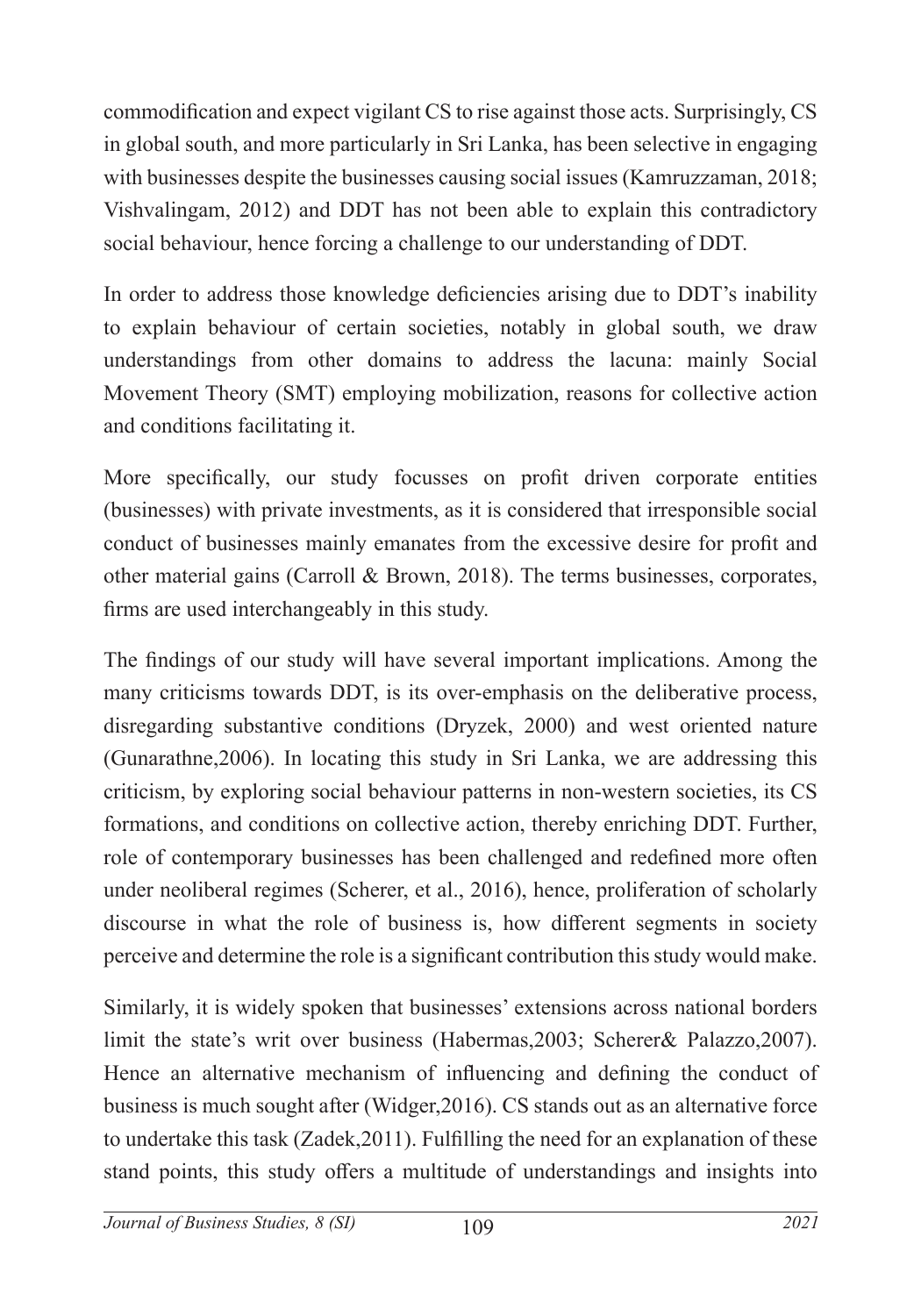CS's role in economic environment and social stability. More particularly on CS behaviour towards business, how it perceives business and the process of forming relationship in reaching social sustainability and mutually beneficial existence.

Practical significance of this study can be spelled out in the context where, growing inequalities resulting in neoliberal economies (Edwards, 2011) and failure of business to formulate meaningful self-initiatives to curtail social issues (Porter& Kramer, 2011).Thus, exploring into CS's active engagement with business for common good, social sustainability would be significant for a practicing manager enabling them to understand why, how and what influences society's engagement and its outcomes, thereby the ability to meet desired outcomes of business with greater certainty.

### 2. **Literature Review**

Business organization is considered to be an entity that produces goods and services by employing commanding system to transform resources to make profits (Daft, 2015). Nevertheless, to be sustainable, those actions and decisions need to be embedded in social life (Fligstein & Calder, 2015; Sayer, 2004).

Role of business is manifested by CSR, by seeking social legitimacy and social acceptance to exist and to pursue its affairs (Castello, Etter & Nielson, 2016). However, recent experiences reveal that businesses' lack of democratic accountability in governance and respect for global concerns, have become a threat to social order and sustainability (Levy & Newell, 2002).

Diamond (1999) defines CS as a realm of organized social life that is voluntary, self-generating, and bound by a legal order or set of shared values. Meanwhile, Baur and Arena (2014) consider CS to be a vehicle for economic prosperity, democracy and social order. However, Kamruzzaman (2018) cautions that CS is more or less a western construct and its applicability in non-western countries, global south, should be taken in their own context.

In this backdrop, the intensity of encounters between CS and business have increased dramatically with advent of CSR (Zadek, 2011). Despite large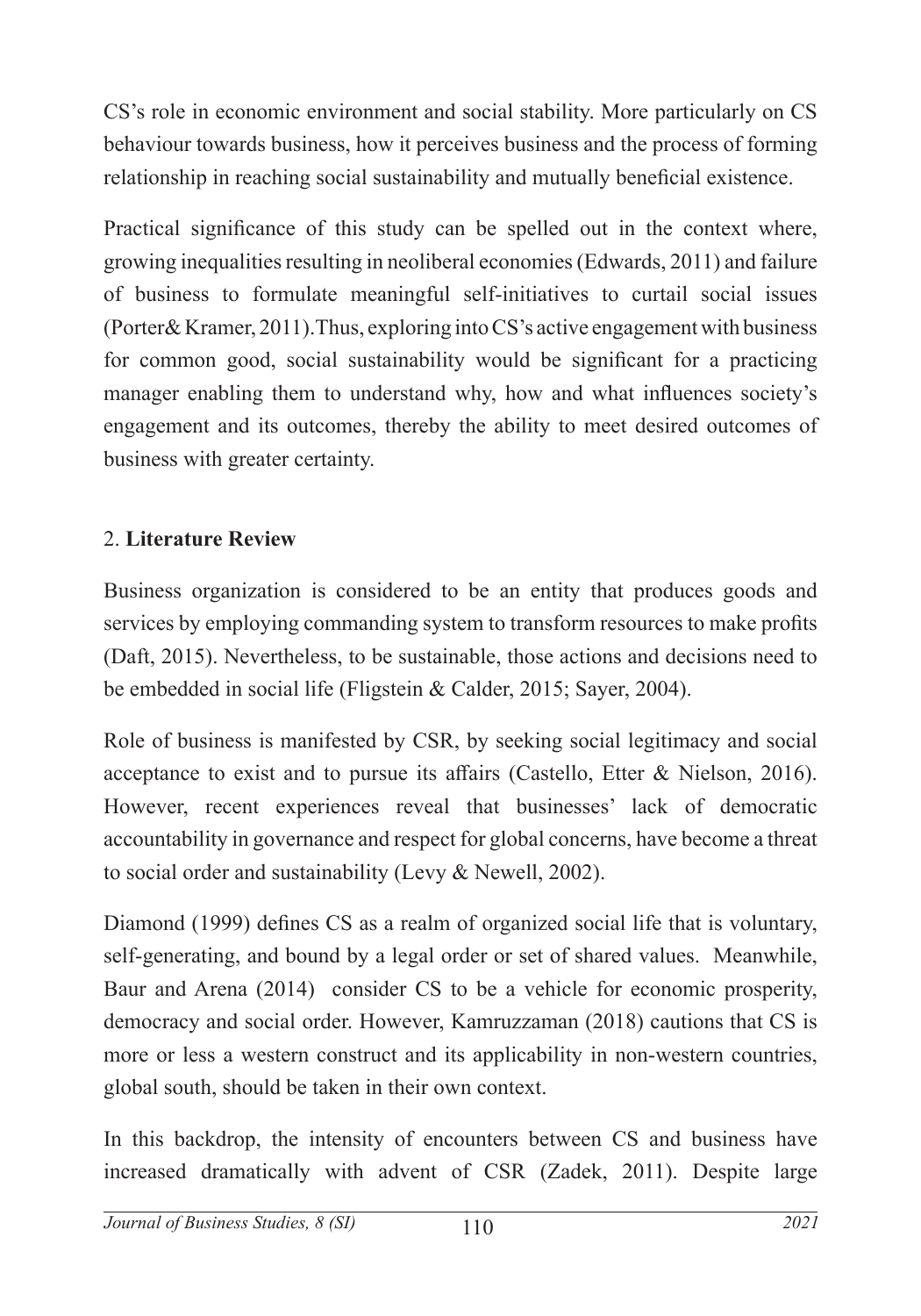corporations with neoliberal approaches discouraging citizenry and making authorized society disengaged (Chomsky, 1999), evidences are emerging to s upport how CS and businesses engage in mutually beneficial outcomes (Baur & Arenas, 2014, Zadek, 2011).

Meanwhile, DDT explains how CS is attuned to social problems existing in the private life sphere, distils and transmits in amplified form to the public sphere to find solutions to problems, regaining social integration and democratization. Moreover, DDT focuses on deliberation; a mutual communication in the public sphere, to react to the pressures of society-wide problems and proposes opinions to solutions. However, with commodification, business replaces mutual understanding and social structures to be regulated by money and power where social integration, social sustainability is eroded. Therefore, proposes a necessity to regulate the moral and ethical role of business through deliberative acts.

Meanwhile, SMT attempts to explain the mass grouping towards protests, and public expression of collective grievances (Della Porta & Diani, 2015). This scholarship claims that movements develops when relatively stable social systems are disrupted in ways that affected individuals' psychological and quality of life. In summary, Businesses can have better acceptance by accommodating societies views that could lead to a mutual agreement and social order.

### **3. Methodology**

Standing in a qualitative approach under interpretivism, we use embedded multiple case method to explore our study aim. In order to add richness, we have selected three cases with extensive public debate on allegations surrounding social issues and general deviations from the theoretical eye. All three cases were widely discussed among society, notably in the Sri Lankan Parliament, with varying degrees and levels of CS participation, setting the stage for a robust, compelling and broader comparative analysis, providing deeper explanations (Herriott & Firestone, 1983). Confirming with data collection in qualitative approach, in-depth, semi structured, face-to-face personal interviews were conducted with 51 key personnel related to the three cases. In addition, documents and audio visuals related to the three cases were used to gather data. Participants were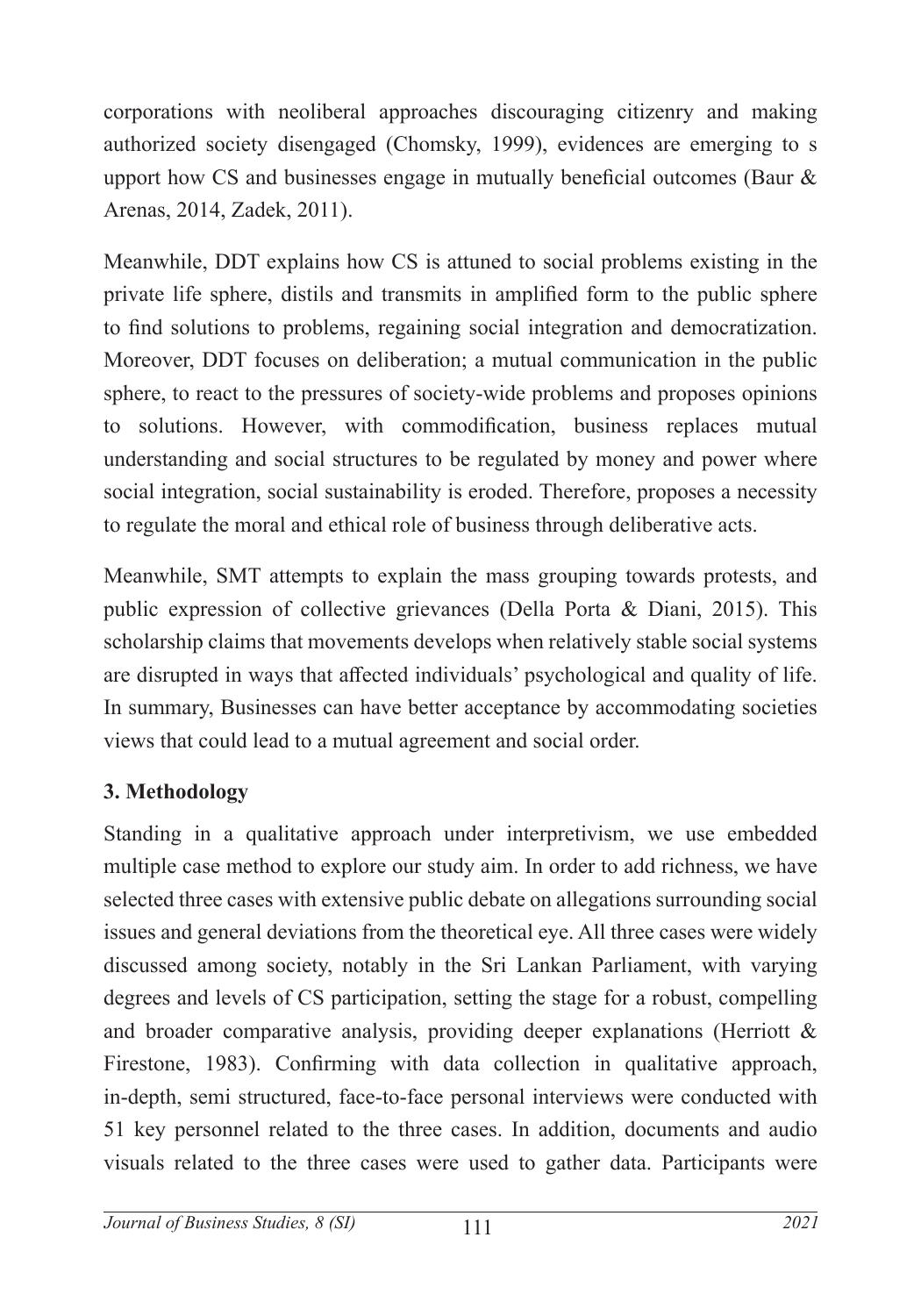selected through purposive sampling to represent multiple interest groups and for business those holding decision making roles. Given below the summary of participants.

| <b>Interviewees</b> | <b>Red</b> | <b>Maroon</b> | Orange | <b>Remarks</b>                    |
|---------------------|------------|---------------|--------|-----------------------------------|
| / Case              |            |               |        |                                   |
| Civil Society       | 10         | 7             | 19     | 1 Priests ,4 NGO official, 3      |
|                     |            |               |        | academics                         |
|                     |            |               |        | 2 senior professionals as parents |
| Board               |            |               |        | For businesses                    |
| <b>Directors</b>    |            |               |        |                                   |
| Senior              |            | 1             | 1      | For businesses                    |
| Managers            |            |               |        |                                   |
| <b>State</b>        |            |               |        | General Manager (CEO)             |
| Authorities         |            |               |        | Directors                         |
|                     |            |               |        | <b>Asst Director</b>              |
| General             |            | 6             |        | Applicable to all 3 cases         |

**Table1: Summary of Participants:** 

 *Source: Author* 

Thematic analysis with manual method was used to analyze the information by identifying themes and patterns of meanings across data set in relation to research question (Braun & Clark, 2013). Since the study employed a qualitative inquiry method all efforts were made to meet the defined process and quality parameters recommended to ensure credibility and trustworthiness of findings and conclusion, in line with "Big Tent Approach" by Tracy (2013).

# **4. Context of the Research**

In order to explore how CS in Sri Lanka engages with businesses to shape the business conduct when businesses are involved in unregulated conduct causing social discontent, we selected three cases; a) Red, a locally owned public company catering to export market blamed to be contaminating well water of surroundings by discharging residuals without treatments; b) Maroon, multinational beverage company with global product range discharging effluence to water sources where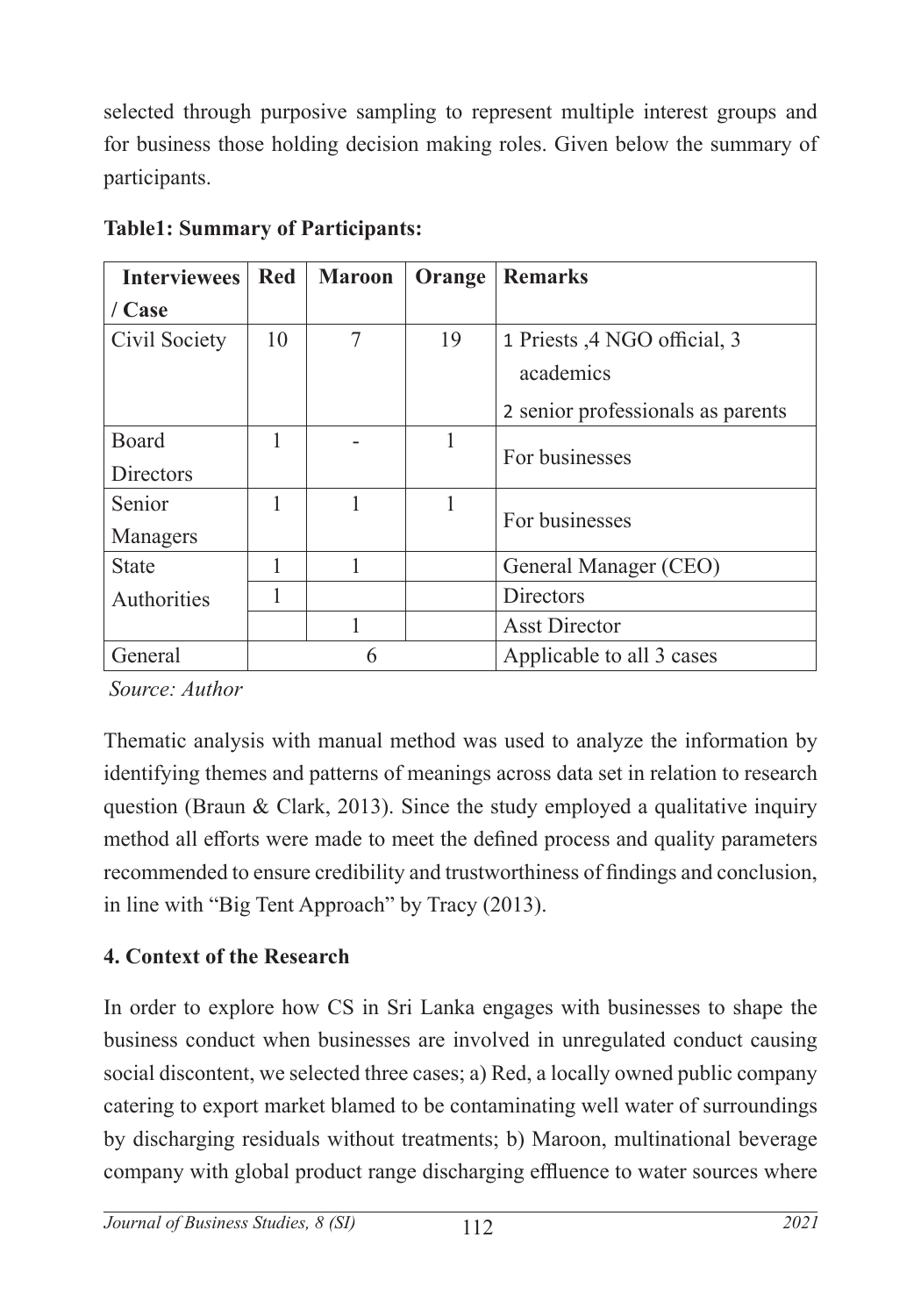pipe borne distribution systems collect water; and c) Orange, more or less an individual owned private university predominantly offering medical degree to local market was challenged for its quality of training. For the purpose of comparison, two incidents (Red and Maroon) purported to have originated from a same source, water, too were analysed. Context was verified for applicability of the phenomena and validated with literature and evidence.

Examination of data revealed extensive CS engagement in Red and Orange, ultimately compelling business to withdraw, despite being favourably upheld in courts of law. Whereas in Maroon, though the issue was caused by water contamination, had minimum engagement by CS, yet with active initiatives by business towards social sustainability it was able to come out of the crisis safely.

Upon going through a meticulous process of coding and categorizing from over 51personal interviews, 62 documents, four videos supported by thematic analysis with manual method brought out four themes *'Choice', 'Bundled opinion', 'Voice forms force' and 'Our way at any cost'*, and an overarching theme 'Reluctant Engagement' explaining answers to the problem being studied.

### **5**. **Data Analysis and Findings**

Our findings indicate the process through which the CS engages with businesses to shape the business conduct when businesses are involved in unregulated conduct causing social discontent. Based on our findings, we argue that CS engagement with businesses, an attempt by society to organize and interpret the conduct of business to shape business outcomes (Matten & Moon, 2008), could be done through deliberation (Habermas, 1996) to arrive at conscious understanding with mutual benefit.

We present our findings under the main themes that emanated from the data, which indicate the process through which the CS engages with businesses related to social discontent.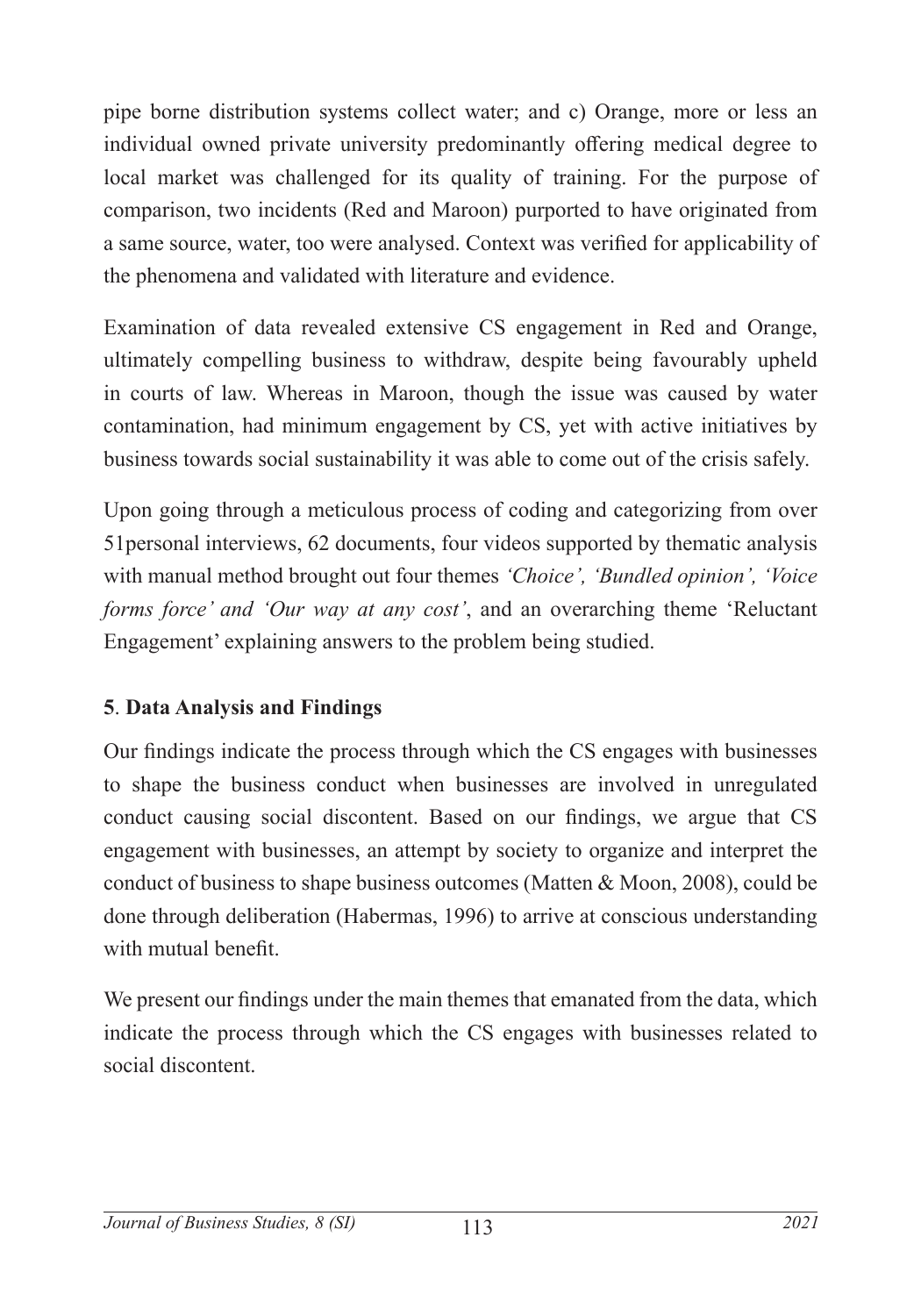### *5.1 Choice to be private or seek collective action*

Data revealed that CS upon experiencing unusual outcomes translate their experiences to a meaning and share that with others seeking shared understanding. In Red, Nanda (a housewife in neighbourhood of factory Red, actively involved in agitations) claimed 'children were complaining of dizziness after a bath, and water was smelly, verified with neighbours they too were experiencing the same'.

Sarana, (a machine operator, 30 years with children, living in ancestral property near the factory Red) "It was not just a guess; water samples were tested at a government lab, which confirmed water was not suitable for drinking. Our "belief" derived from information we, the villagers, had gathered, discussed and considered.".

In view of verifying water quality, many had taken samples from their water source, wells, to a laboratory to test which confirmed of the poor water quality. This authentication and confirmation had given weight to a conclusion that the issue was common and that needed collective effort.

Somadasa (a hardware trader, residing in the village of Red from the time of birth); 'In an earlier occasion too there were rumours that factory located in our vicinity discharges their waste without treatment. We suspected it to be a cause of the present water condition and shared our suspicions with others'.

Moving further, CS in Red had assigned value and attachment to water, as claimed by Somadasa, 'these are, from generations, our properties, our well water'. Also, as stated by Nanda: 'How can we let outsiders, the factory, to destroy our properties'. With those opinions and sentiments of 'our water', CS in Red went into engagement with the company demanding its closure.

Whereas, in Maroon, Channa (a banker with young family affected due to Maroon) claimed of experiencing smelly pipe borne water: 'fired few calls to verify, they too confirmed so; since can't take a risk, sent the children to in-laws; disruptions or accidents happen, it's a bother, but I found my own solution'. Sameera ( Middle aged business executive affected by Maroon) had opted to buy water and found solutions individually than translating to a collective action: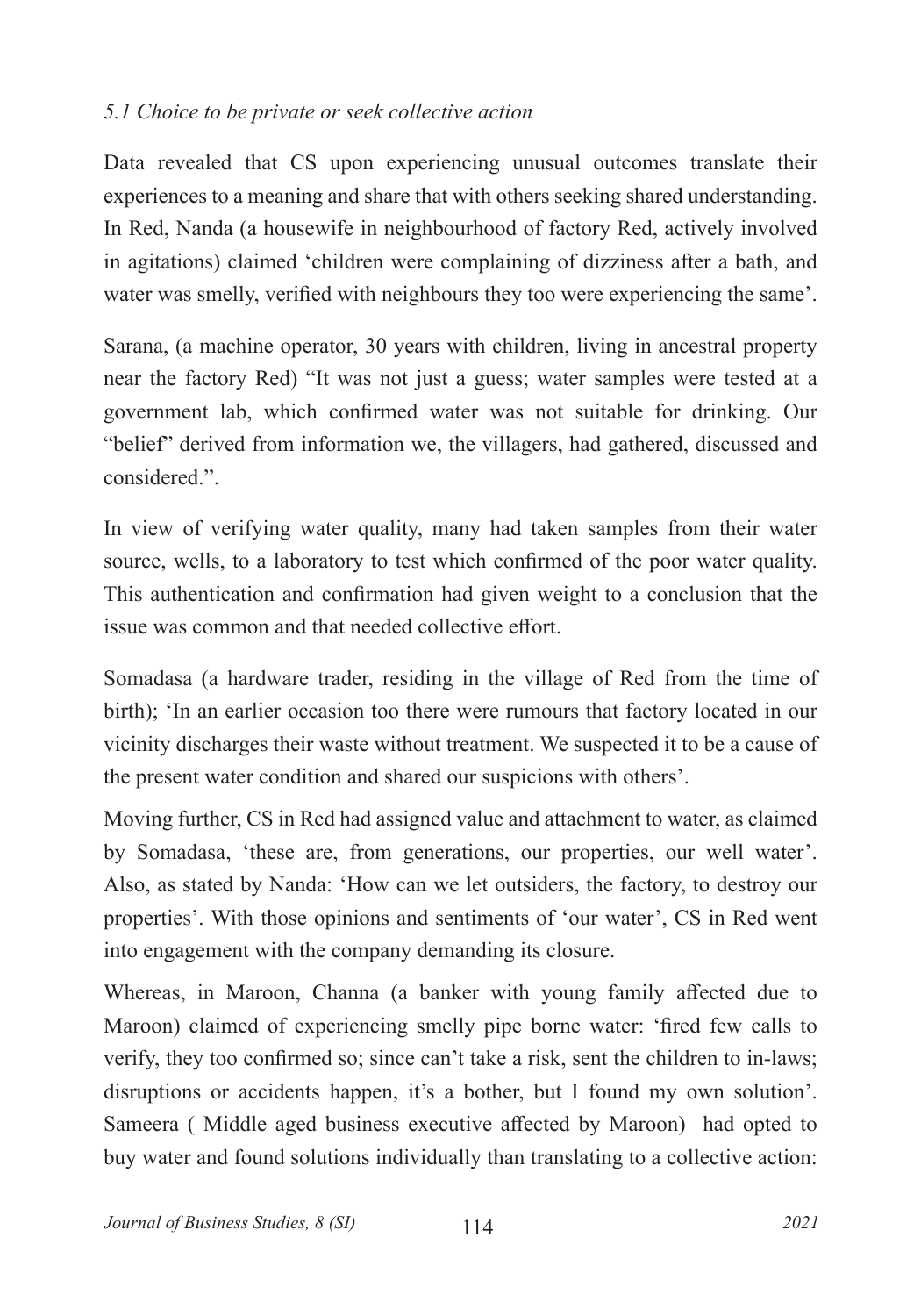'experiencing unusual smell in water, checked with others too, ordered a bowser of water to fill the tank, what to do, inconvenience and cost'. Company Maroon had admitted it as an industrial accident and paid back the cost of damages to authorities. Public from Maroon had comprehended the issue as a breach of understanding (private sphere) and had sought alternatives on own, discounting social cost.

In Orange, though state university student union, Inter University Students' Federation (IUSF) had learnt of negotiations, were surprised by the finality in the gazetting of the formation of a private medical college. Years later, Chamath (an executive member of medical doctors' union active participant in campaign against Orange) explaining symptoms of the issue said, 'our members brought to our attention of imminent danger due to low quality of training at the newly formed private medical college'.

DDT suggests that public sphere is a warning system with sensors sensitive to society. Every routine in lifeworld is open to renovative impulses from the outer peripheries, and if impulses contradict the accepted practices or conventions usual processors will be replaced. Confirming with DDT, data suggests that individuals experiencing the unusual conditions share the experiences (smelly water, contaminated water, poor quality training to doctors, threat to free education) with others to determine a meaning to that experience, had sought verifications from experts, public institutions. Upon assigning the meaning to be within private sphere as in Maroon, they had made a 'Choice' to remain private; however, where termed as 'common issue', as in Red and Orange, made a 'Choice' to seek collective action, engagement. As activist Wassa (a trade union leader gave leadership in many collective actions) claims 'People to rise it should be a burning problem, you must assign a human value'. Likewise, in Red and Orange, where meaning comprehended to be challenging societal values construed to be common (social) problems that demanded public participation, therefore, advanced to expand boundaries to find solutions.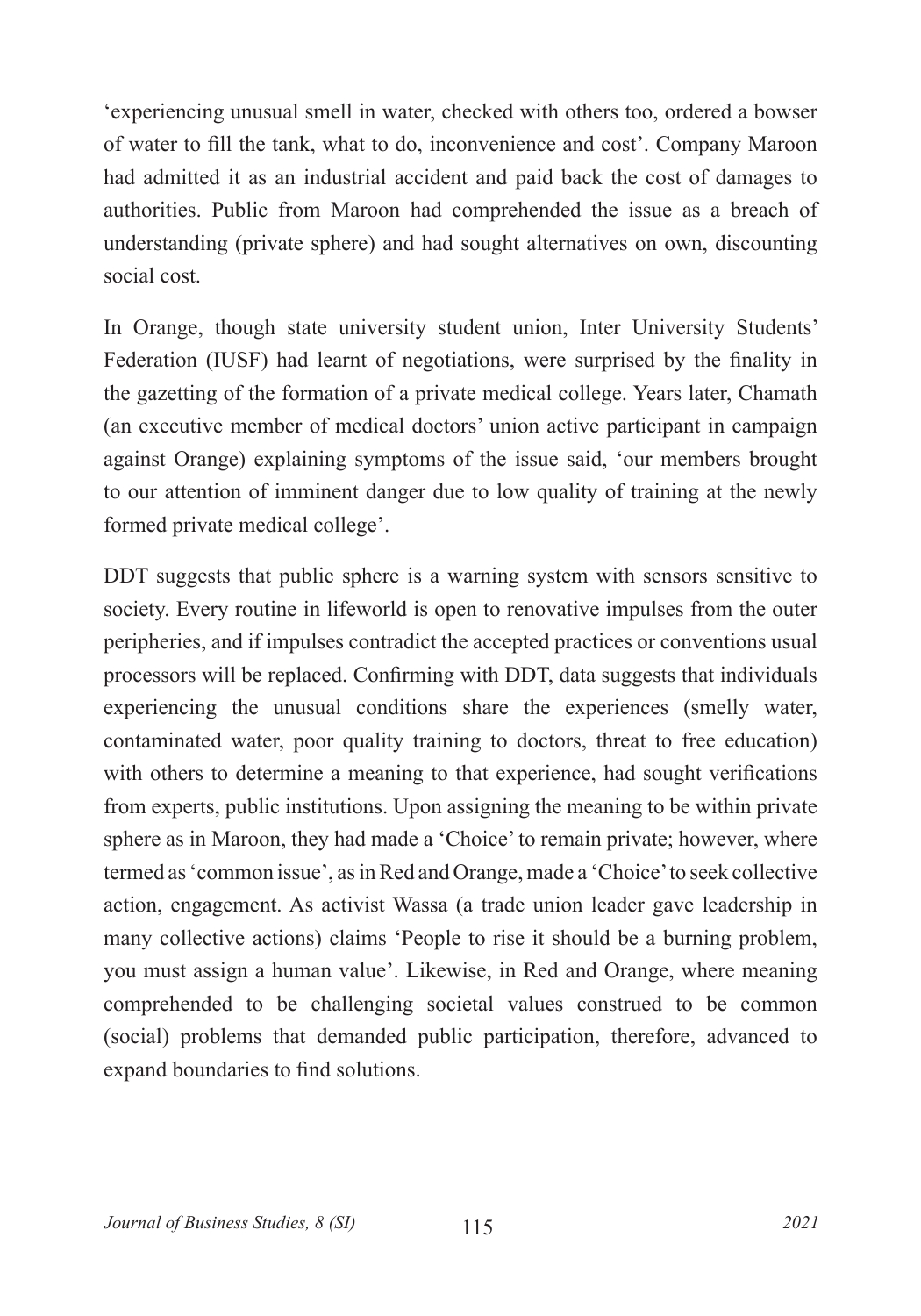#### *5.2 Bundled Opinion*

Advancing boundaries, in Red, CS undertook engagement initiatives, fast unto death campaign led by a priest, street demonstration, lobbying, discussion in public media, parliamentary debates, to take the deliberation across the public sphere making 'bundled opinion'. However, company did not respond, claiming contamination was due to ground water conditions. Finally, public opinion 'our water' formed social power that blocked main highway and ended up with three deaths due to shooting by military who were called to arrest public disturbance. That further aggravated the public opinion across the world, compelling government to direct company to cease operations and withdraw from the location despite cause was not proven scientifically.

Analysed data revealed that broadened attention span had extended the public sphere where multiple stakeholders with varied interests and perceptions interpreting and assigning meaning to the problem. They expected to arrive at an agreement through deliberation that would find a solution to the problem faced commonly and acceptable to a majority. In Red, CS had gone for judicial action under the banner of "A Movement to Protect Water in Siyane" to evict the factory from the location claiming that factory is responsible for polluting water, thus a threat to the life of people.

In case of Orange, individually, parties had engaged on the basis of 'Threat to Free Education' by IUSF, and others on 'Patients' Lives in Danger'. According to student leaders 'we compromised our theme 'Threat to Free Education' and took up 'Patients' Lives in Danger' to draw a wider attraction in our deliberation efforts'. In engagement against private medical faculty, CS groups had extensive public sphere deliberation: among professional bodies, boycotting of classes by state medical students, trade union strikes by state medical doctors. Public media reported extensive discussions by medical community, political parties, joint rallies, street demonstration representing views for and against of continuance of Orange. Some were looking from economic views 'this move saved millions of dollars otherwise paid for foreign universities by parents in giving medical educations elsewhere'. More amenable groups claimed 'if the quality is an issue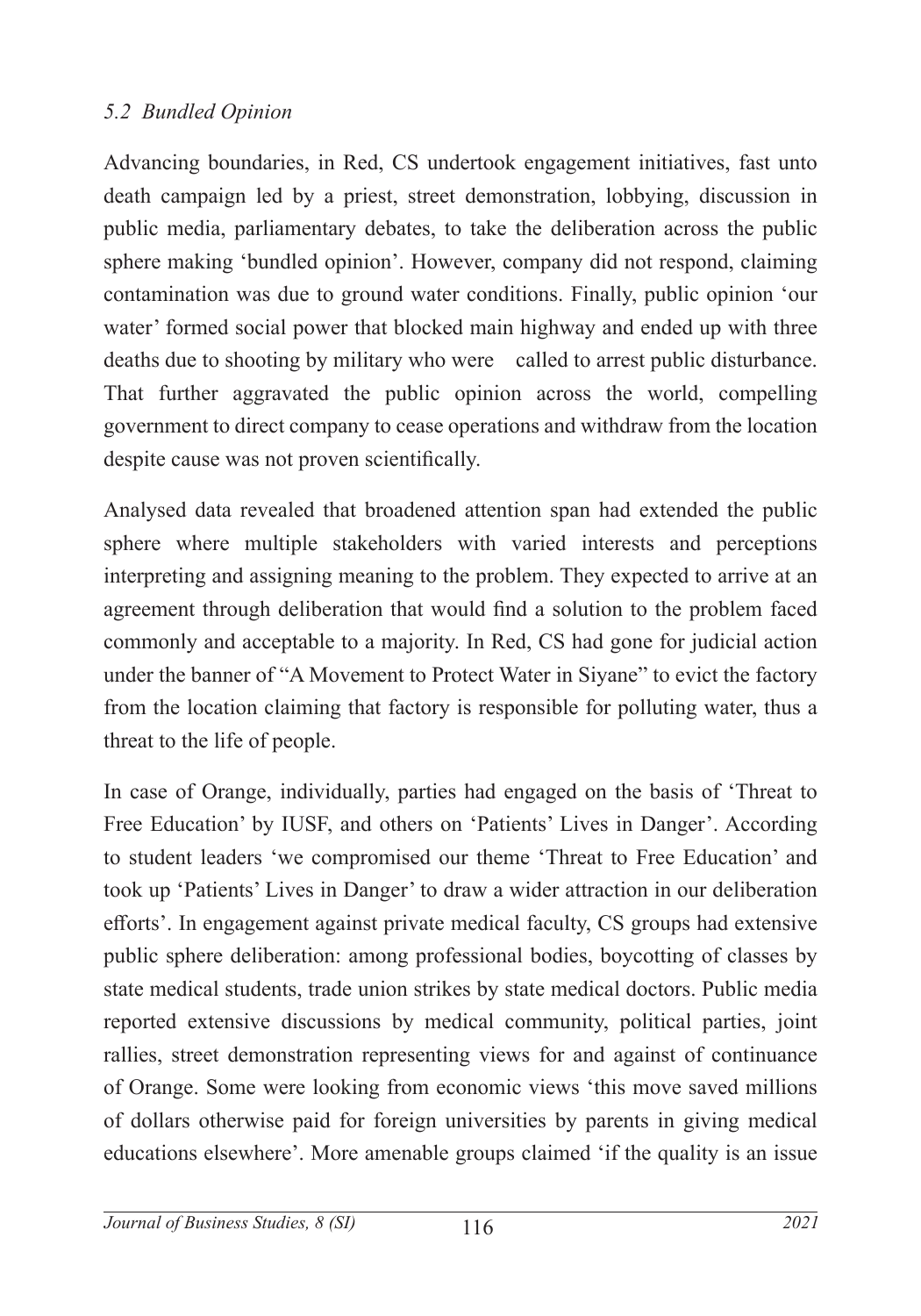that could be attended to through regulations by UGC. Orange should continue'. Conversely, majority of active CS actors pushed for 'Patients' Lives in Danger' drawing public opinion in their favour.

Nevertheless, theme formed at Maroon *'inconvenience and cost'* did not proceed to public agitations and remained in private sphere prompting to finding own solutions.

# *5.3 Voice forming a force*

CS, upon deliberation, forming topically bundled public opinion, proceeds to generate social power which would be converted to a political power that establishes an administrative power, through mechanisms such as rules, procedures. Tilly (2004), drawing from SMT argues the issues and strains that constructed and harmonized with the values and practices, rise to collectivity, and, greater the number, the stronger the social power with those targeted groups.

For example, private medical students and more liberal CS campaigned for 'Freedom of education'. Nevertheless, "Patients' Lives in Danger", led opinion (voice) formed a more formidable force, persuading government to terminate operations of the private university. The government's stand waned off the force of the judicial decision given in favour of private university due to social power of parties (the 'Force' formed by the 'Voice') against the private university.

In Red, as an example, Ramya, a school teacher, residing in their ancestral house in Redearth states; 'this factory is destroying water in our wells, a rightful property of ours, what we owned for generations. We in thousands stepped out demanding the closure of the factory as it is a threat to all in Redearth'.

Furthermore, this aspect of social power is captioned in 'Sunday Times' article of 4th August 2013 titled 'Woes of Weliveriya Water War'; two photographs side by side captured protesting public holding placards and uniformed personnel – 'Power of People soon turned to the power of Police and Army' (Wipulasena,2013).

Coombs and Holladay (2015) suggest that in activism power is enhanced through number of participants or support of parties endorsing the cause or opinion.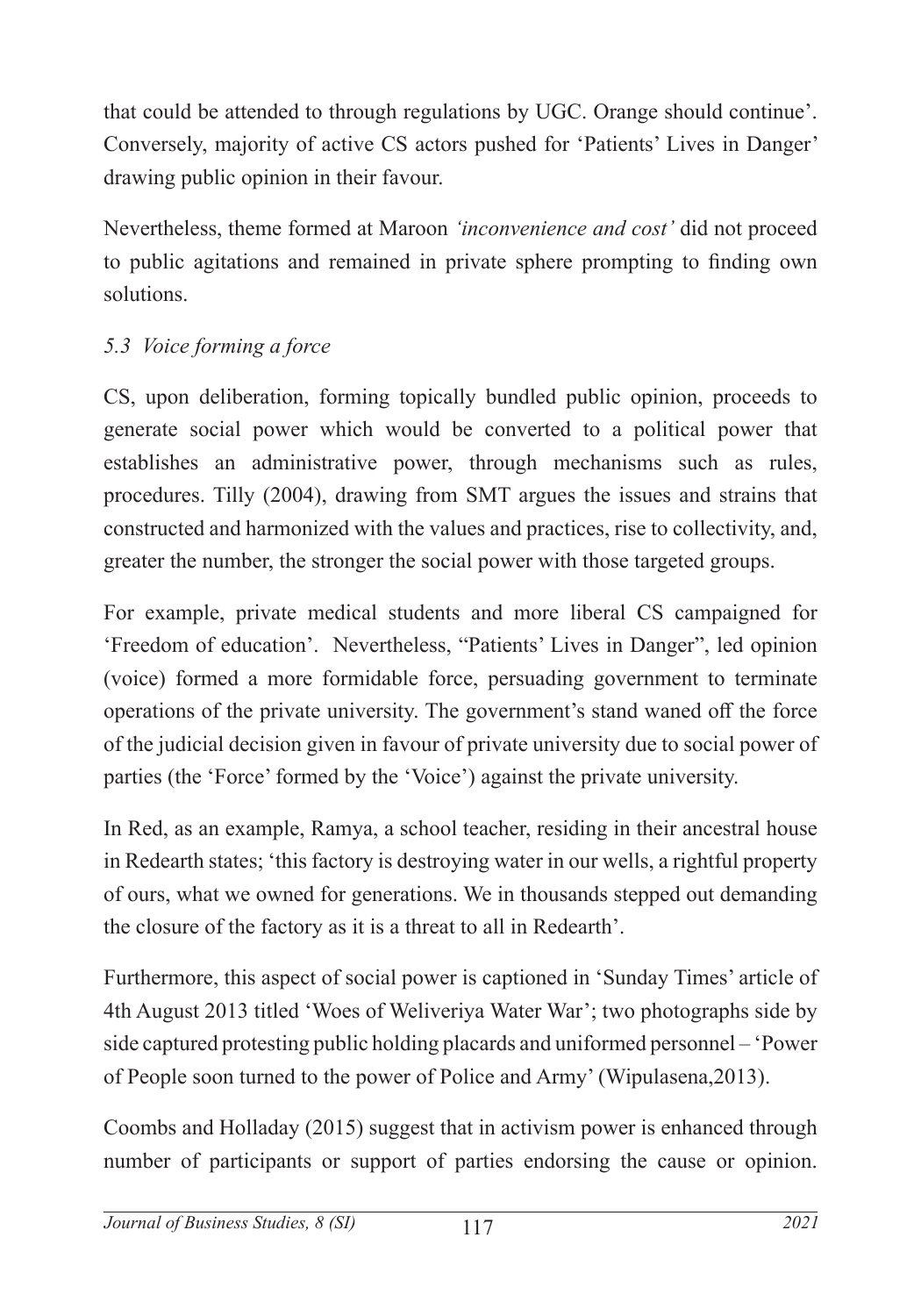Convener of IUSF expressing their ability to demonstrate power: "we try to mobilize as much as possible people to make our voice heard, it is a way to demonstrate our power".

In both Red and Orange administrative and judicial power was overridden by public opinion generating social power, yet Maroon failed to reach that level.

### *5.4 Our way at any Cost*

In Red, Ven. Siridhamma, a priest, declared that "we had informed them (factory) many times but did not get any reasonable response; we were determined, despite assurance by DIG. We told him we will not withdraw until we see the factory, which is a menace to us, is taken out".

Ruwan, an environmentalist, head of a Non-Government Organization (NGO), who was present at the location when the people walked on to the streets; "I was trying to convince the protestors to give up the roadside protest and look for legal means to resolve but they were adamant. In the absence of intermediary role, it was a blame game, not constructive attempt for a solution".

Commenting later on the experience, the Mano, a senior director of the company in Red said 'it was a PR disaster, we under-estimated public views, loss was enormous in terms of rupees and credibility'. Similarly, in Orange, private university authorities declined direct engagement with opposing parties, said 'they are stooges of power behind', opted engagement through judicial and administrative domains, yet could not resist the pressure surmounted by opposing camps demanding 'our way at any cost'. Contrastingly, company Maroon sent its emissaries to explain the reasons, was able to create favourable opinion. This implies if CS and business fail to engage through deliberation in finding a solution with mutual understanding, they miss an opportunity for mutual existence; and, when they do so engage, do gain mutual benefit.

Lalith ( an Activist from state university student union gave leadership in campaign against Orange) commenting on engagement with Orange and on issue with Orange students: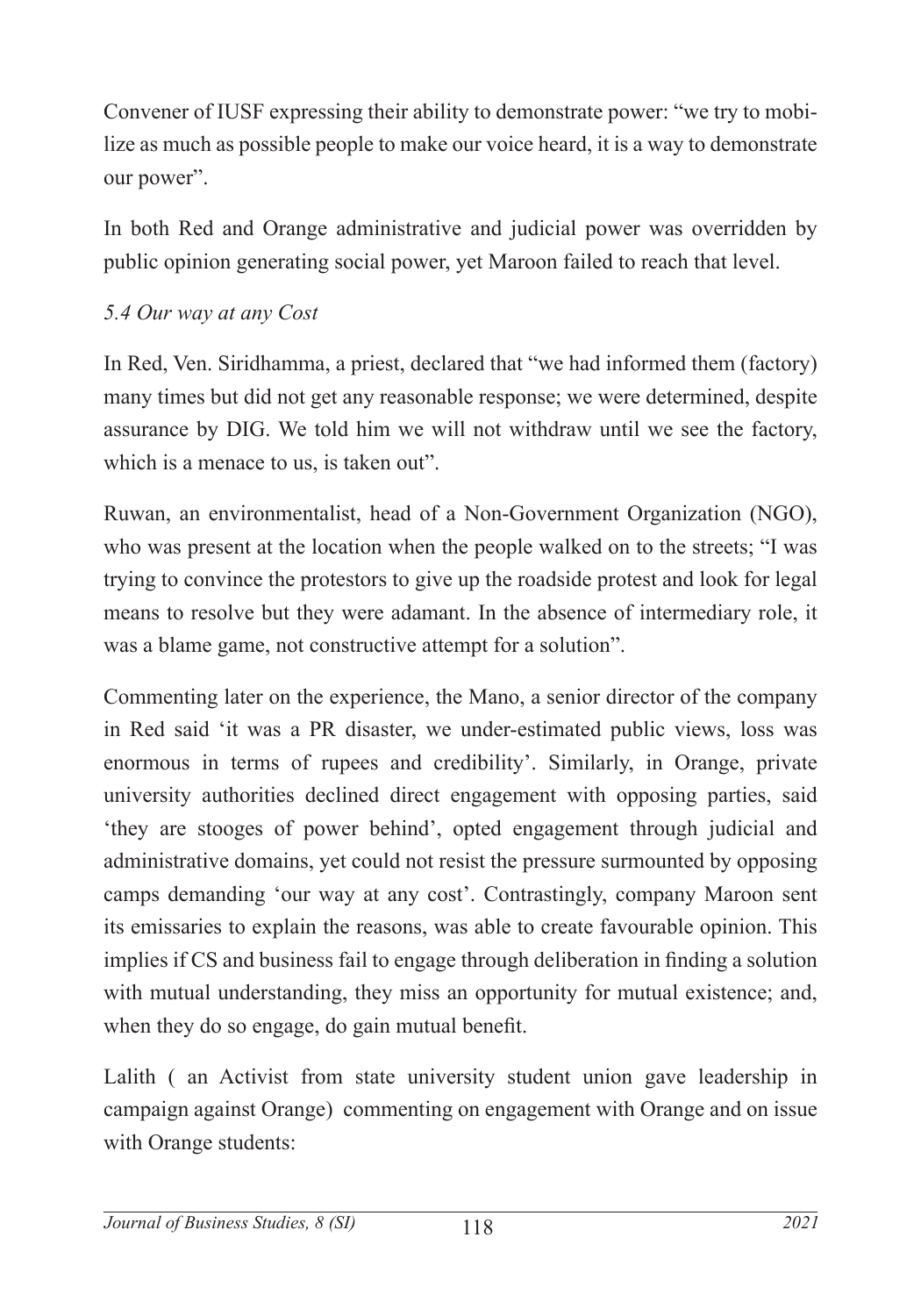'We do not compromise our demand (of closing up of profit-driven business of Orange), we are concerned for the Orange students and justice should be meted out to them too, but it is not a common struggle, they should find a way out'.

Accordingly, as our data reveals, CS, when encountered with adverse experiences from businesses, makes a choice whether to engage. When issue is attached with sentiments and emotions it is translated as a social issue triggering public sphere deliberation with active engagement forming 'bundled opinion' leading to a 'voice forming force'. If issue is mere 'transactional', then choice is unfavourable for CS engagement, leading to finding own solution, compromising social cost. When parties fall short in negotiating for consensus but opt to demand 'our way at any cost', it results in disintegration of shared understanding, thus leading to overarching theme of 'Reluctant Engagement'. DDT suggests that citizens strive to resolve social problems by collective choice through public reasoning that is accomplished through public deliberation. In Red, Maroon and Orange this engagement is encouraged or discouraged under conditions that could be political, social or economic. DDT does not sufficiently explain those antecedents for deliberation.

### **6. Discussion on Findings**

In the backdrop of attempts to understand CS engagement with business, the three cases we have used, support the argument of DDT to the extent that incidents experienced in private sphere have drawn the public attention to identify the disruptive symptoms. Nevertheless, proceeding beyond has been constrained to 'reluctant engagement', subjected to the meaning offered to the symptoms and the issues. When social issues created by businesses are comprehended by CS as caused by typical business transactions, and termed as inconvenience or loss, discounting social cost, CS makes a 'choice' to remain in private sphere finding own solutions than by collective choice, contradicting DDT. However, those termed as threat to life or authority, ('Our Water', 'Threat to Patients' Lives') assigning elements of emotions have proceeded to mobilize CS, forming respective voices with bundled opinions for searching a collective solution. This position stands in line with Den Hond and De Bakker (2007), where they find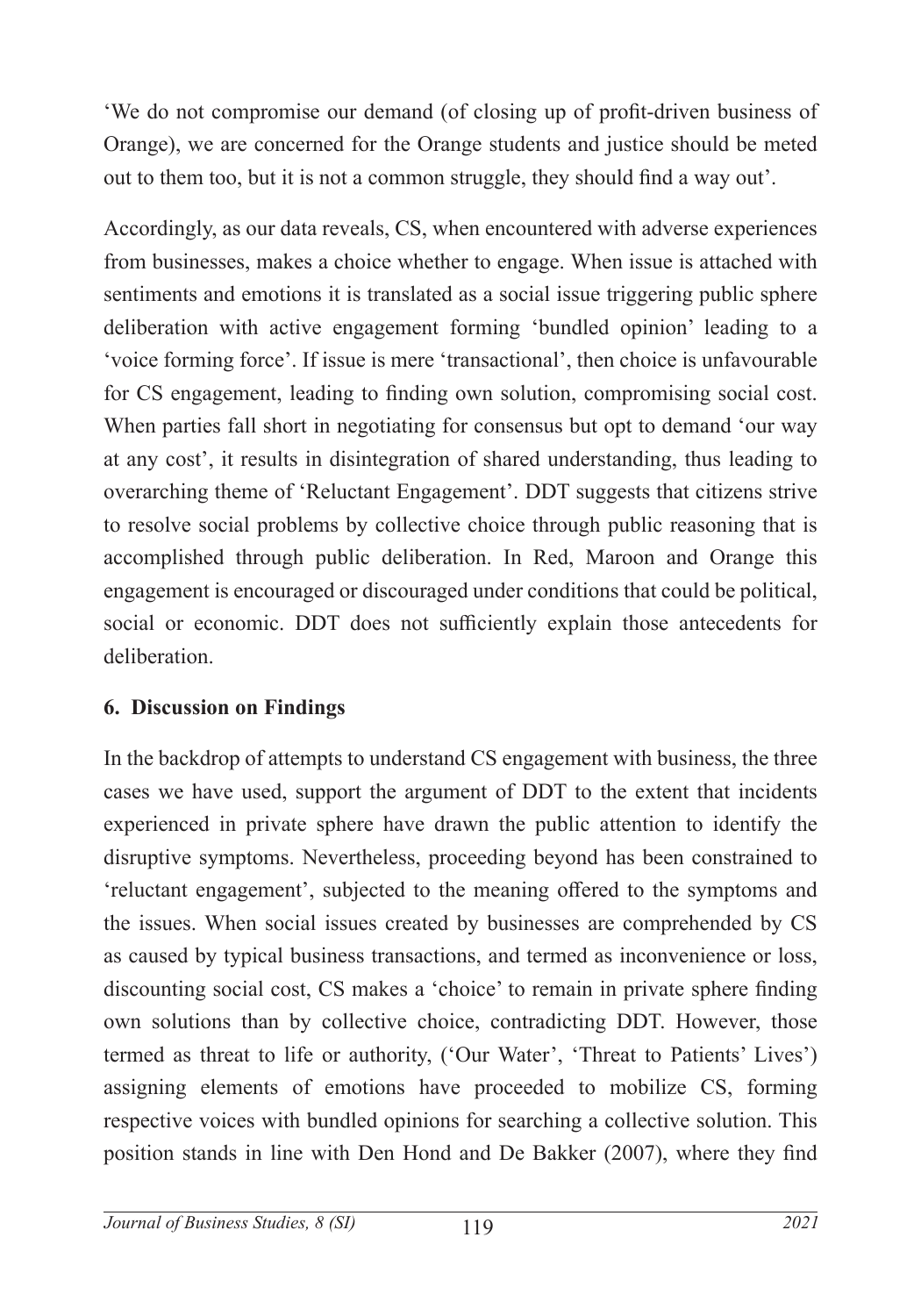disturbance to psychological and quality of life as antecedents for collective action and social movements. Further, degree of intensity and inclusivity of engagement, mobilization of CS in finding solutions vary based on characteristics of the society. The cases under study revealed that in making 'bundled opinions', manipulative tactics were deployed to make the issue more appealing by thematizing the issue to synthesize with already existing shared understanding in respective communities. Thereby the rational arguments and persuasion, which are assumptions of DDT, had subsided. Moreover, in persuading others to their view, confrontational methods have succeeded compared to conventional methods. In addition, ability to persuade the 'voice to form the force', social power, and specific characteristics of those social units, have played a role, subsiding the equality promoted in DDT. In transforming the public opinion into social power, CS - driven by emotions - have contravened the DDT principals proceeded in forcing 'our way at any cost' into the ultimate solution, deviating from reasoning and consensus agreement.

Therefore, expanding DDT, findings explain, CS's response to social issues by businesses, restricting it to private sphere displaying a 'reluctant engagement'. In turn it fails to shape business outcomes or to address the issue by finding solutions aligned with social sustainability concerns. Similarly, when CS is able to be mobilized by thematizing with threat to life and authority, engagement shifted from reasoning and persuasion to challenging the administrative and judicial legitimacy, and fell short of achieving consensus agreement and mutual sustainability. Moreover, despite exercising social power in finding a solution on collective choice and establishing common good, arbitrary solutions have been enforced on businesses that shattered the integration and presence of legitimate business. These outcomes confirm the stand of Mellucci (1995) on the subjective nature of the decision to act collectively.

Meanwhile, management theorists' underscore the integrative and interdependent relationship of business and society for mutual success and social good (Porter & Kramer, 2011; Schwartz & Carroll,2008). Our data reveals both Red and Orange had not shown adequate interest in responding to CS's opinion, engagement efforts and adamantly stood against those, eventually having to succumbed to pressure,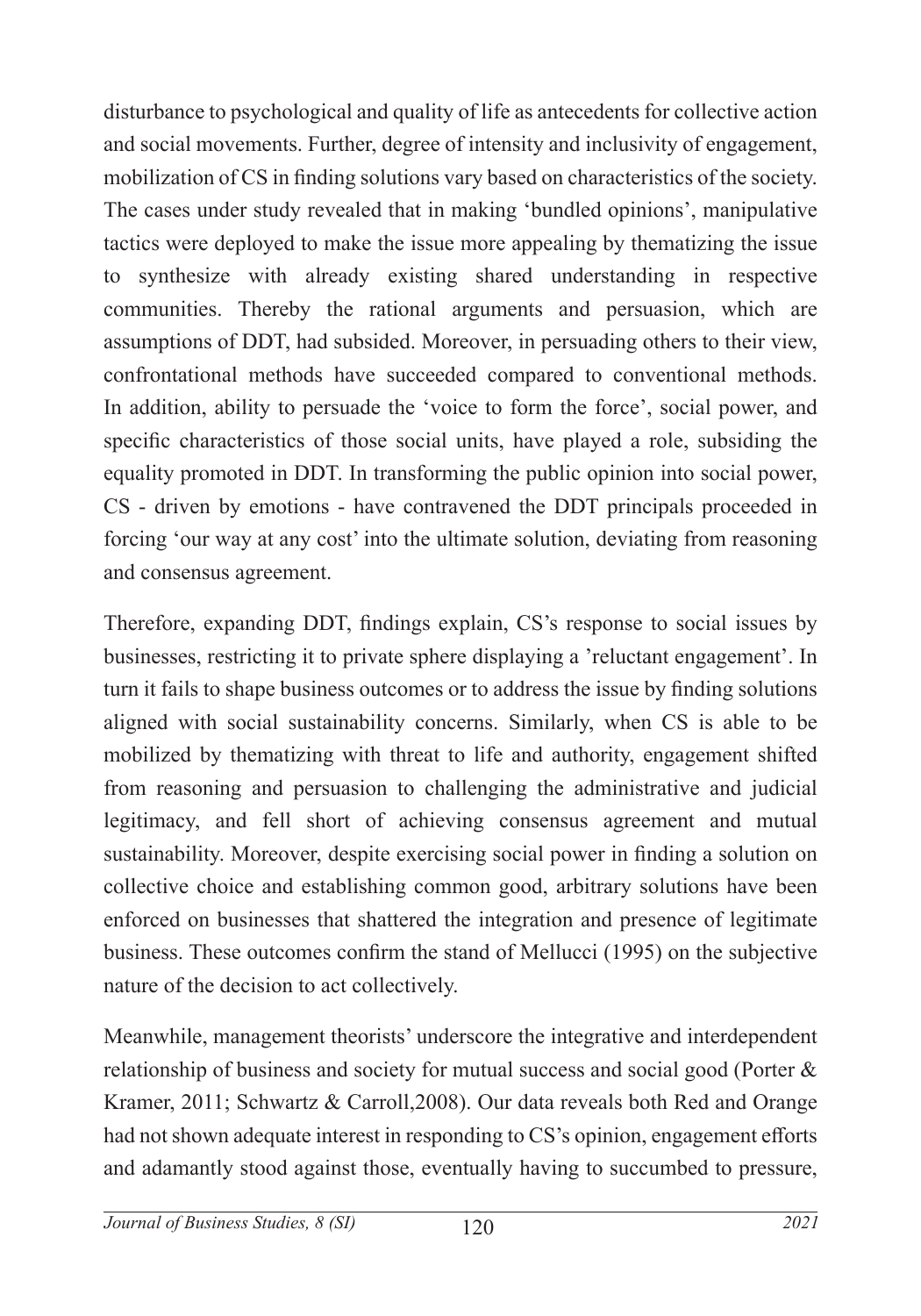closing operations incurring enormous loss and tarnishing goodwill. Whereas, in the case of Maroon, with previous experiences in engagement with the society, they have put in place systems to integrate, and therefore was able to respond positively offering social sustainability efforts.

In the case of businesses which serves purposes of society, receives its legitimacy from a people's mandate and all fronts advocate for a strong bond between business and society for mutual successes, and broader social good (Matten & Moon,2008; Mirvis &Googins,2018). Yet, these opportunities were missed owing to failure in constructive engagement attempts by both business and CS, that adversely impacted the social good and sustainability.

### **7. Conclusion**

In conclusion, it can be stated that CS considers the adverse experiences from the irresponsible conduct of businesses as a breach of conditions (loss) and/or inconvenience arising from a transactional relationship. As a result, those issues are kept in the private sphere and do not translate into a common issue in the public sphere necessitating a collective action. Therefore, in the cases of social issues by business CS engagement confines to interpretation and meaning giving, finds own solution and does not follow through the "problematization" process as DDT advocates, thus shaping the theory with new conditions of limitations. However, we conclude by illuminating specific social conditions that facilitate CS's engagement with business and the conditions that compel mutual exclusivity. Moreover, businesses' disengagement, unwillingness and rejection to entertain CS opinion, places business in jeopardy and as the data reveals resulted in being compelled to close down businesses. Thereto shaping the management theory with another dimension, the Sri Lankan business and society relationship, instead of being interdependent and integrated (Porter & Kramer, 2011), had opted to maintain a detached relationship.

However, the process that the society goes through to determine and demonstrate the concerns has not been adequately explained in previous studies (O'Toole, 2019). This study explains on CS's engagement and the manner society responds to businesses in determining the role of businesses. It emphasizes importance of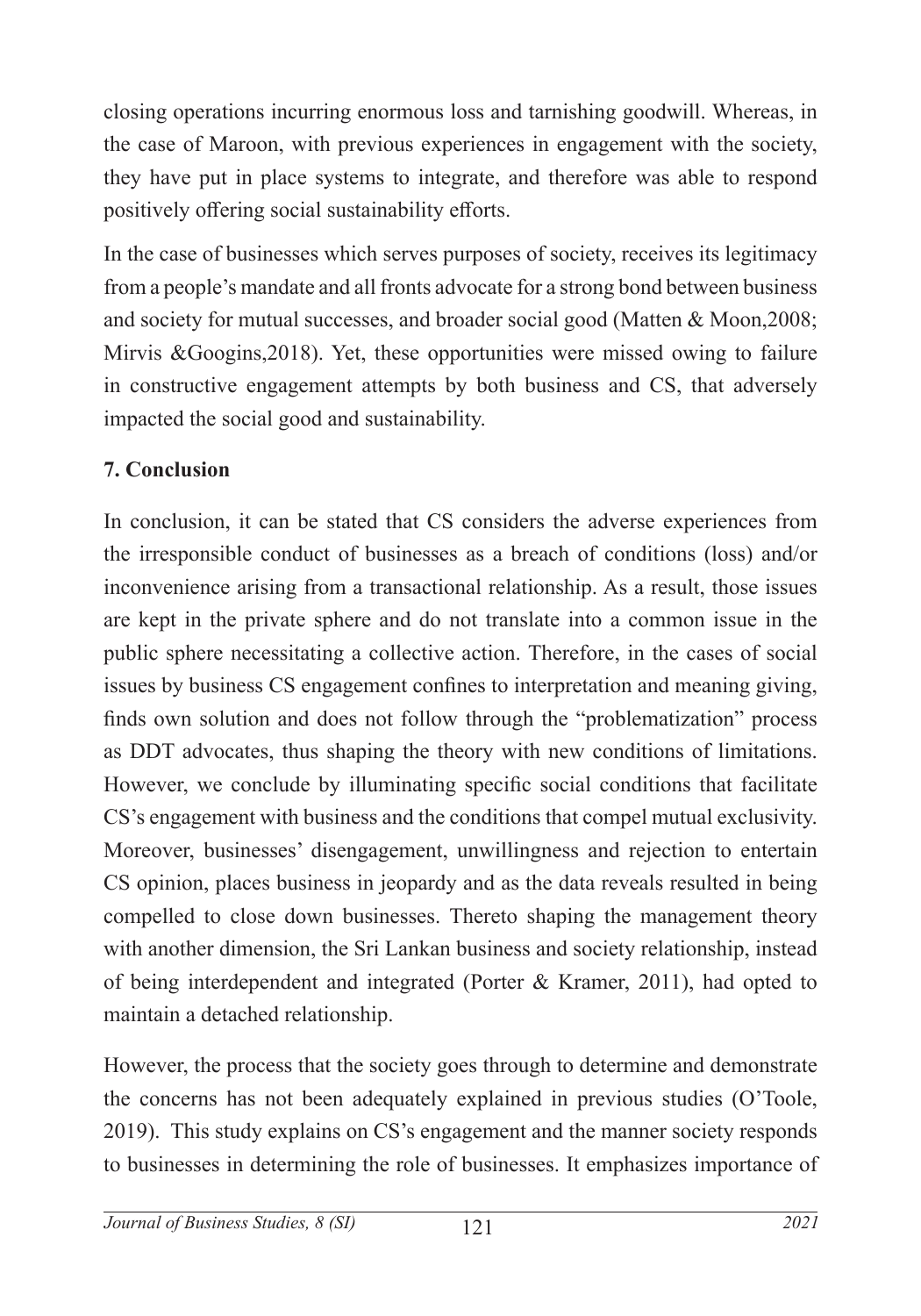respective norms and values beside emotional elements, and found engagement to be a reluctant attempt resulting from respective norms and values. This extends the CSR theory with an understanding on how society comprehends and receives role of business. Thereby, study expands and shapes the CSR theory by unearthing the distinct nature how the businesses are comprehended by society and their relationship, prevailing in Sri Lanka. This stand challenges basic assumptions of DDT on social power assimilation with a deliberative process, their inability in collectively searching solutions to problems with moral agreement hailing common good.

The role of business under neoliberal policies and its scrutiny in the backdrop of social acceptance, legitimacy has become a challenge (Carroll& Brown, 2018; Scherer, et al., 2006) to practitioners across the world. Adding to it, the futility of being detached from society and success in integrated approaches that coexist with society (O'Toole,2019; Penrose,2009) has been emphasised.

Therefore, our study findings offer managers ways to develop frameworks through a deliberative mechanism to integrate those social actors who have the capacity to determine the conduct of business. Thereby creating an ability to overcome the detach stand taken by the social actors and repositioning the business in society that is mandated by social legitimacy. Moreover, the possibility of a defined framework through CS engagement and deliberation to establish an interactive relationship that permits opinion gathering and dissemination related to business and social concerns, pave a path to CSR and social engagement, thereby social integration and social sustainability.

Study exposes its futility to seek legitimacy through the administrative certifications, also as consensual agreement when business' presence is challenged by public opinion. Thereby, managers are informed of alternative paths to reach a common understanding; lobbying, campaigns, public deliberations etc. as in Maroon. Similarly, it revealed that certain social groups carry power centres that could influence opinion making while certain social interests carry the ability to instigate collective action than others. Managers can be mindful of these factors in crisis management, public relations or even in CSR projects where to the lobbying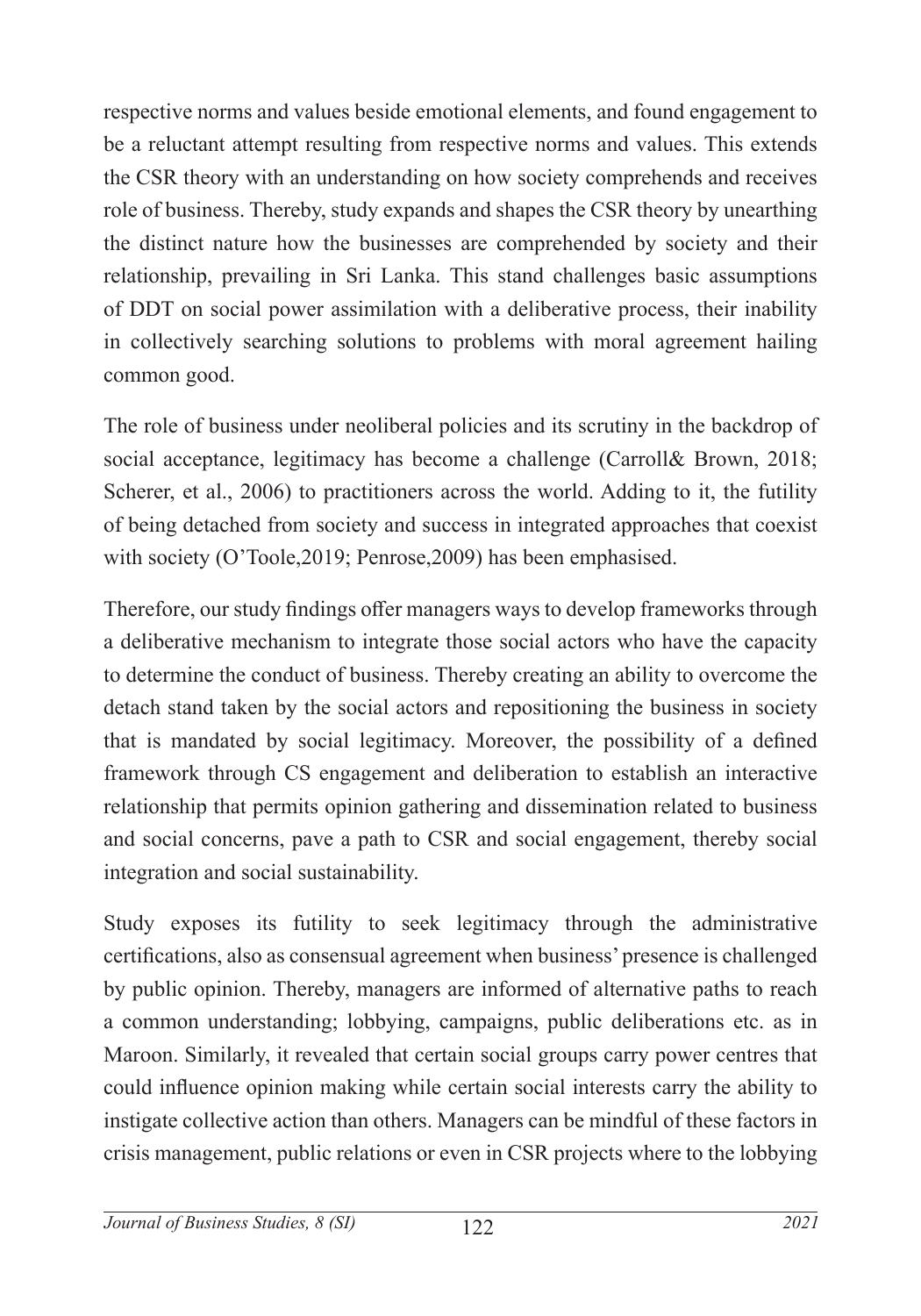and campaigns should be targeted at, and how the theme or cause could be used in manipulating public opinion.

Finally, study unearthed the disastrous consequences businesses experienced owing to its general stand taken to neglect the public and its opinion, maintain a power hierarchy, and failure to make social presence in the value chain. Particular experience with Maroon gave examples of a crisis management system, disaster preparedness, gauging public concerns to rework the product lines and CSR programs responding to environmental confrontations. Likewise, managers can extrapolate this experience for joint programs for social labelling and endorsements, and extend the eco system by greater social participation throughout the value chain. Regrettably business and society both has failed to engage with mutual respect and coherence, thus has missed the opportunity in arriving social sustainability.

The three cases selected for the study represent social experiences that span over five to six years -2013 to 2019, where contrasting political, economic and social experiences had occurred. Thus, evaluating the experience with temporal distance as a whole may have limitations. Moreover, engagement is seen as reaction to disturbance by business not under general relationship may have limited the holistic view. However, arising from the process undertaken and its outcome, we can recommend several paths for future studies that could enable further explanations to the phenomenon studied.

Particularly, the theory employed in the study derives from critical theory and seeking solution to the problem and arriving at a common agreement could be studied from different paradigms such as Social Contract Theory, Gramsci's version of CS that claim to be part of state CS.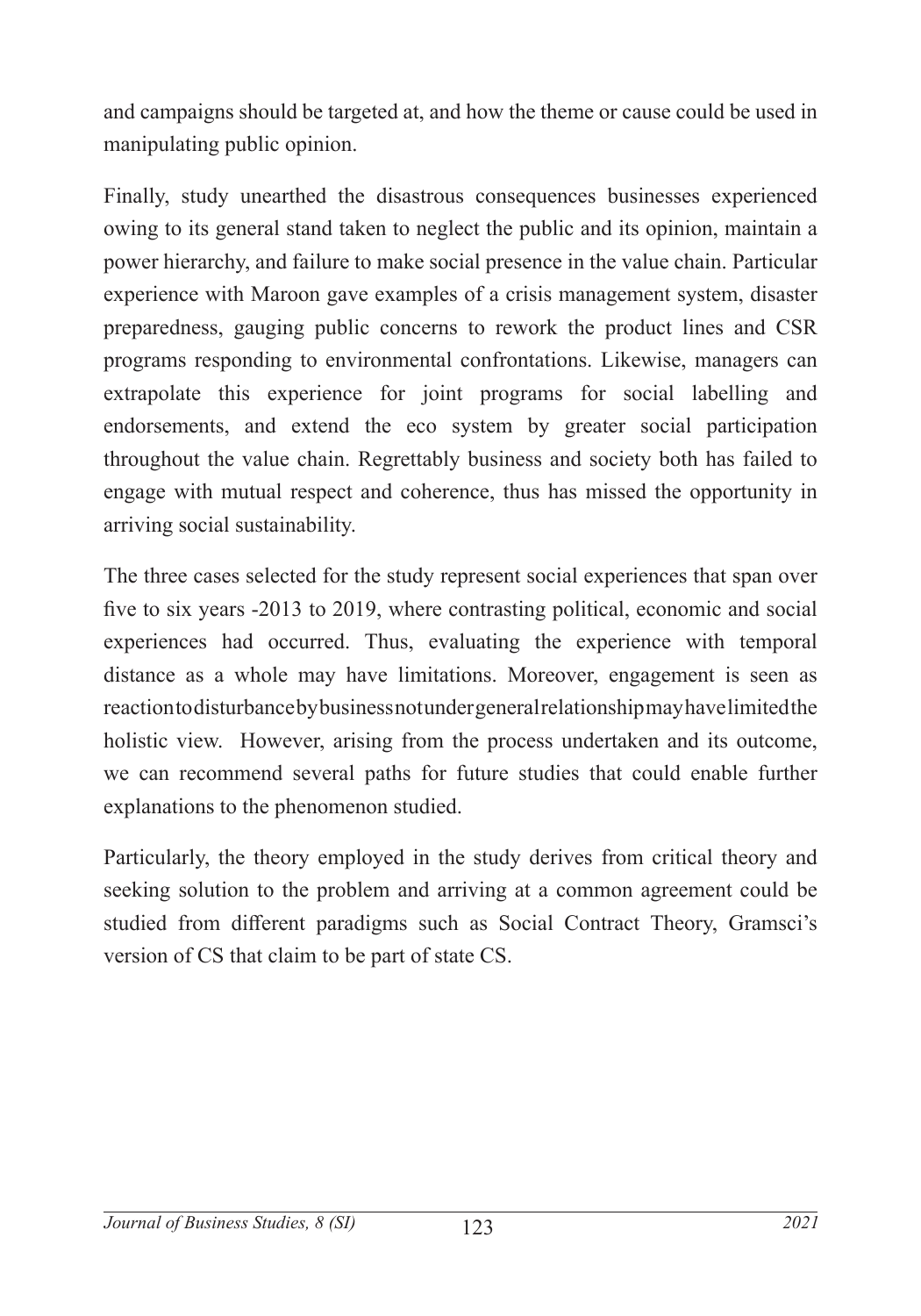#### **References :**

- Baur, D. & Arenas, D. (2014). The value of unregulated business –NGO interaction, A deliberative Perspective. Business & Society. 53(2), 157-186.
- Braithwaite, J., & Drahos, P. (2000). Global Business Regulation, Cambridge: Cambridge University Press.
- Braun, V., & Clarke, V. (2013). Successful qualitative research: A practical guide for beginners. London: Sage.
- Brugmann, J., & Prahalad, C. K. (2007). Co-creating business's new social compact. Harvard Business Review, retrieved from http://harvardbusiness online.hbsp.harvard. edu/ hbrsa/en/issue/0702/article/
- Carroll, A. B., & Brown, J. A. (2018) Corporate social responsibility: A review of current concepts, research and issues. In J. Weber & D. Wasleleski. Corporate social responsibility. (pp.39-69). U.K.: Emerald Publishing Co., 39-69.
- Castello, I., Etter, M., & Nielsen, F. A. (2016). 'Strategies of legitimacy through social media: The networked strategy'. Journal of Management Studies, 53(3), 402–432. doi:10.1111 /joms. 12145
- Chandhoke, N. (2005). What the hell is CS. retrieved from www.opendemocracy. net/democracy-open\_politics/article\_2375.
- Chomsky, N. (1999). Profit over people: Neoliberalism and global order. NY: Seven Stories Press
- Coombs, W.T., & Holladay, S.J., (2015) How activists shape CSR: Insights from Internet contagion and contingency theories. In Corporate Social Responsibility in the Digital Age, 7, 85-97. doi.10.1108/S2043-0523 20150000007007
- Cooray, J.A.L. (1995). Constitutional and administrative law of Sri Lanka. Colombo: Sumathi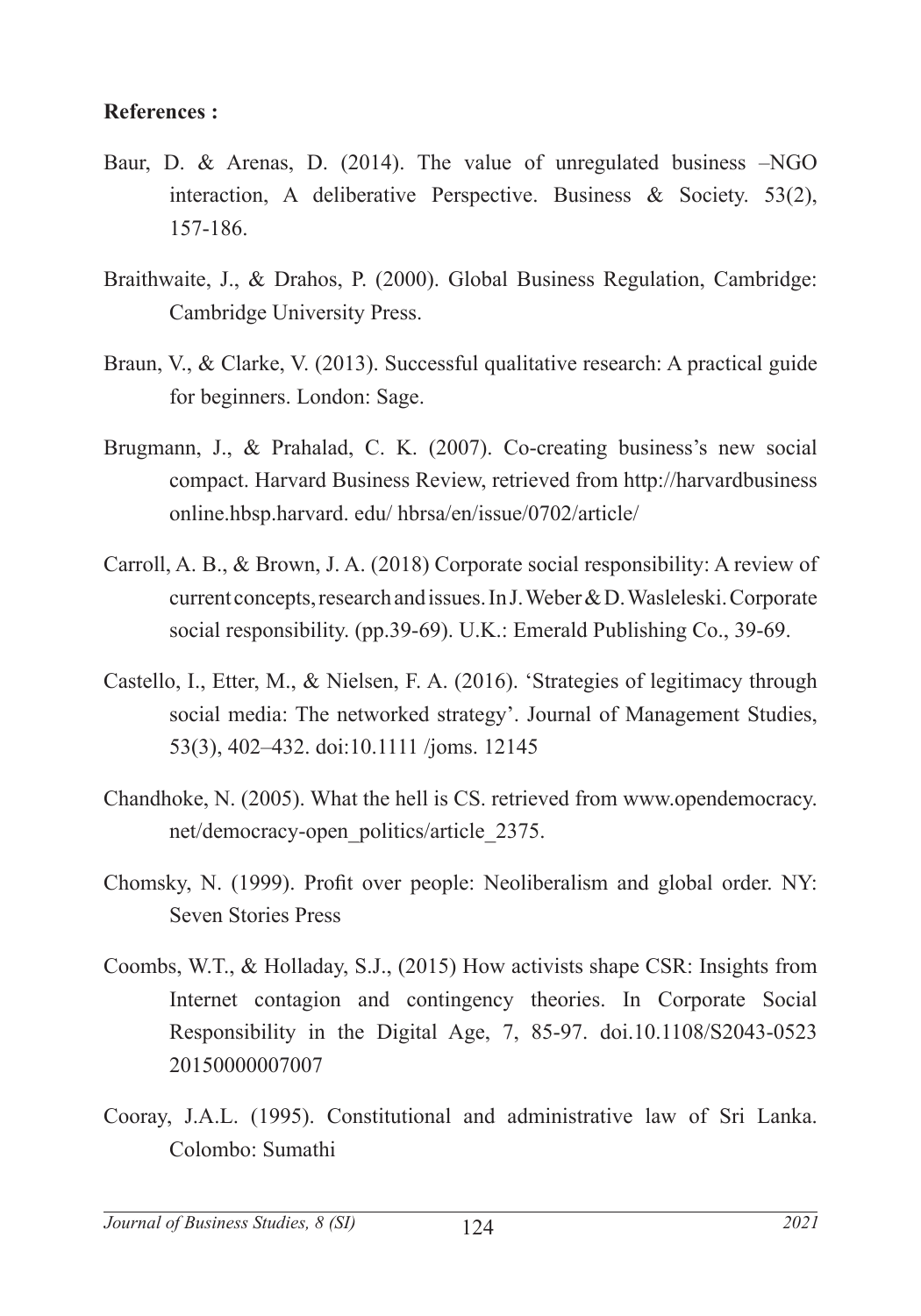Daft, R. L. (2015). Management 12th Edition. Boston, MA: Cengage Learning

- Davidson, D., Tanimoto, K., Jun, L., Taneja, S., Taneja, P. & Yin, J. (2018). Corporate social responsibility across Asia: A review of four countries. Business and Society 360(2), 73-132 Doi: 10.1108/S2514-1759201 80000002003
- Della Porta, D., & Diani, M. (Eds) (2015) The Oxford handbook of social movements, UK. Oxford University Press. doi: 10.1093/oxfordhb/ 9780199678402.013.21
- Den Hond, F., & De Bakker, F.G.A. (2007). Ideologically motivated activism: how activist groups influence corporate social change activities, Academy of Management Review. 32 (3),901-924.
- Diamond, L. (1999). Developing democracy: Toward consolidation. Baltimore, The Johns Hopkins University Press,
- Dryzek, J. (2000). Deliberative democracy and beyond. London, Oxford University Press.
- Edwards, M.(Ed) (2011). Oxford Hand book of CS. NY: Oxford University Press.
- Eigen, P. (2013). Organized CS for better global governance. SocialResearch,80(4), 1287 -1308.
- Elkington, J. (2004). Enter the triple bottom line. In A. Henriques, & J. Richardson, (Eds.), The triple bottom line – Does it all add up? 1-16, London: Earthscan.
- Fligstein, N., & Calder, R. (2015). Architecture of Market, in Robert Scott and Stephan Kosslyn. (eds), Emerging Trends in the Social and Behavioral Sciences. NJ,John Wiley & Sons, Inc.
- Gomez, M. (1993). In the public interest: Essay on public interest litigation and participatory justice. Colombo. Legal Aid Center, University of Colombo.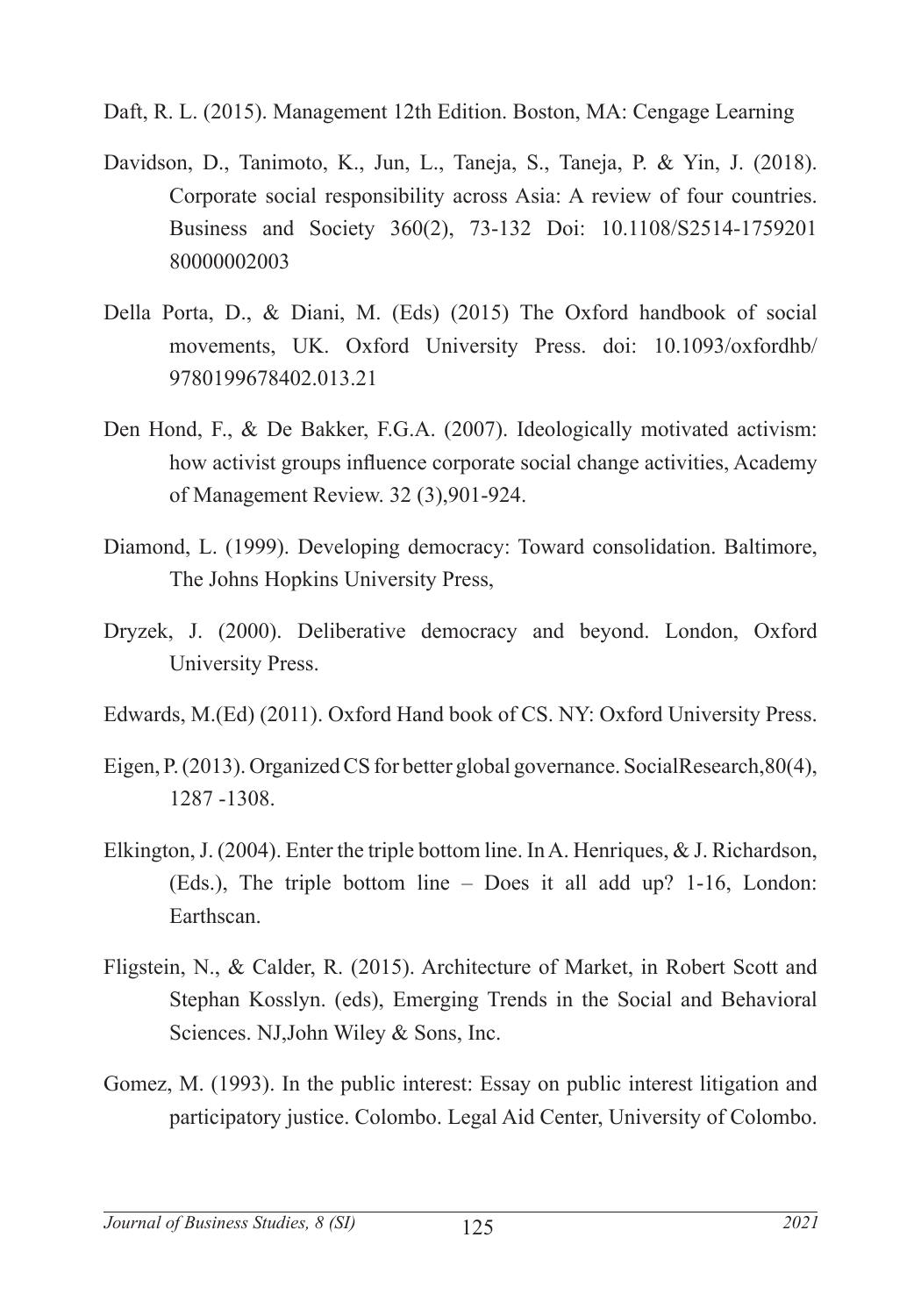- Goonetilleke, R. (2014). Public interest litigation: a species of direct democracy and good governance. Sri Lanka Journal of Development Administration. 4,83-96
- Gunarathne, S.A. (2006). Public Sphere and Communicative Rationality; Habermas's Eurocentrism, Journalism and Communication Monograph, 8 (2), 93-156
- Habermas, J. (1996). Between facts and norms: Contributions to a discourse theory of lawand democracy. trns.W.Rehg. Cambridge MA: MIT Press.
- Habermas, J. (2012). CS and the political public sphere. In C. Colhoun (Eds), Contemporary Sociology Theory. NJ: John Wiley & Sons.
- Herriott, R.E., & Firestone, W.A. (1983). Multisite qualitative policy research: optimizing description and generalizability. Educational Researcher, 12,14-19
- Hettige, S. (2015). Towards a sane society. Colombo: Sarasavi Publications

Kamruzzaman, P.(Ed).( 2018).CS in the global south, UK: Routledge

- Lange D., Armanios D., Ceballos J.D., & Sandhu S. (2015). From foe to friend: Complexmutual adaptation of multinational corporations and non governmental organizations.Business & Society, 55(8),1-32
- Levy, D. L., & Newell, P. J. (2002). Business strategy and international environmental governance: Towards neo-Gramscian synthesis. Global Environmental Politics,2(4), 84-101
- Marshall, D., McCarthy, L., McGrath, P. and Claudy, M. (2015), Going above and beyond: how sustainability culture and entrepreneurial orientation drive social sustainability supply chain practice adoption, Supply Chain Management, 20-4,434-454.
- Matten, D., & Moon, J. (2008). "Implicit" and "Explicit" CSR: A conceptual framework for a comparative understanding of corporate social responsibility. Academy of Management Review, 33(2), 404-424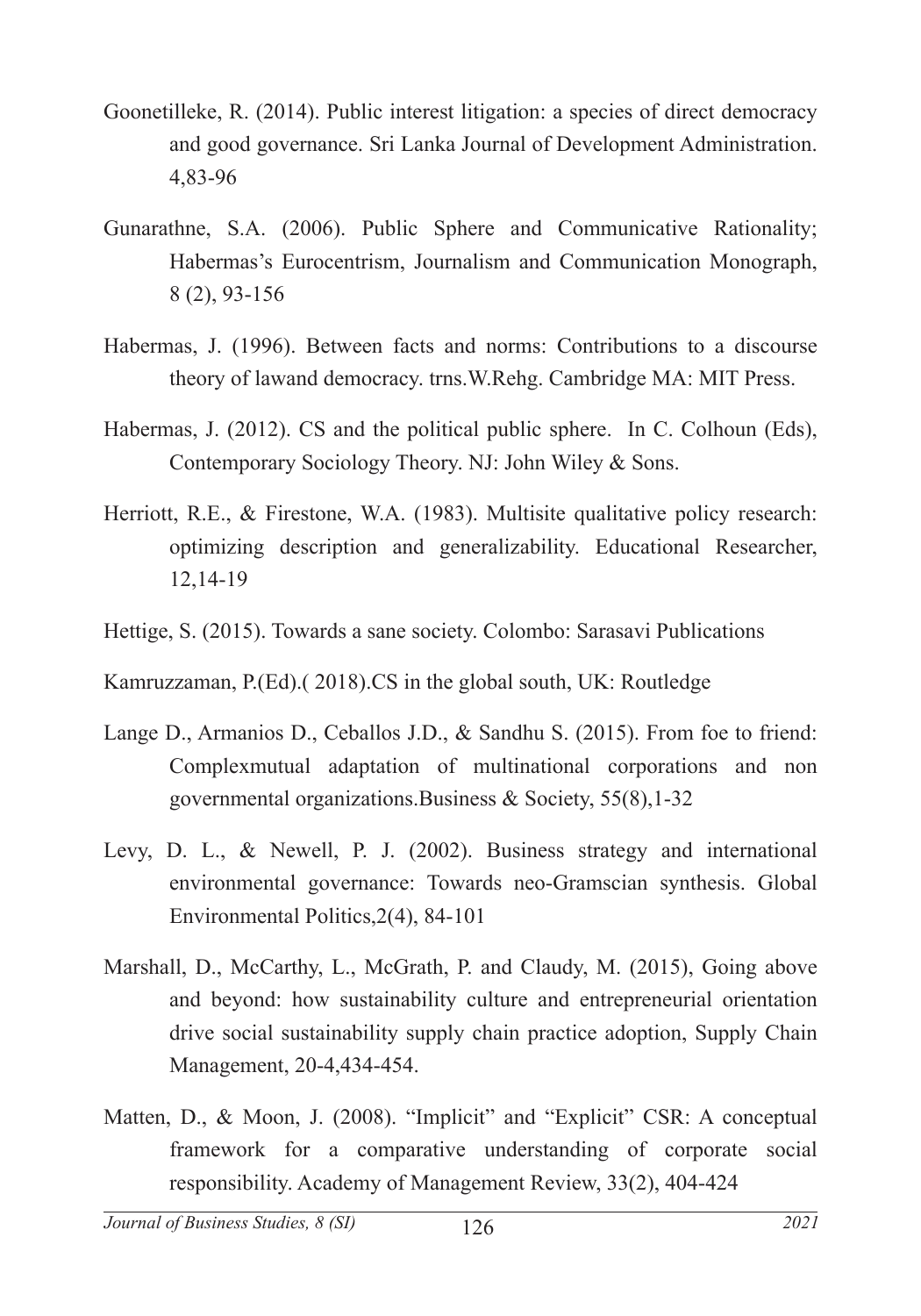- Mellucci, A. (1995). Process of Collective Identity. in Hank Johnston and Bert Clandermans, Social movement & culture.279-294. Minnesota, University of Minnesota Press.
- Mirvis, P.& Googins, B. (2018). Engage Employees as Social Innovators. California Management Review. 60(4), 25-50
- O' Toole, J. (2019). The Prospect for enlightened corporate leadership, California Management Review,61(3), 72-92
- Paranamanna, L. & Paranamanna, S. (2013, August 03), Weliweriya wails: Plea for clean water takes a nasty turn. Daily Mirror, p. 9.
- Penrose, E.T. (2009). Theory of the growth of the firm. 2nd edition, Oxford, Oxford Uni Press.
- Porter, M. E., & Kramer, M.R. (2011). Creating shared value. Harvard Business Review, 89(1-2), 62-77
- Rasche, A. & Scherer A.G. (2014). Jürgen Habermas and organization studies: Contributions and future prospects, in: Adler, P. du Gay, P. Morgan, G. Reed, M. (Eds.) Oxford handbook of sociology, social theory, and organization studies. 158-181, NY: Oxford University Press.
- Sayer, A. (2004). Moral Economy, Department of Sociology, Lancaster University retrieved from, http://www.comp.lancs.ac.uk/sociology/papers/sayermoral-economy.pdf
- Scherer, A. G., & Palazzo, G. (2007). Towards political conception of corporate responsibility. Journal of Management Studies,48, 899–931
- Scherer, A. G., Palazzo, G., & Matten, D. (2014). Business firm as a political actor. New theory of the firm for globalized world. Business and Society, 53(2), 113-142
- Scholte, J. A, (ed.) (2011). Building global democracy? CS and accountable global governance. Cambridge: Cambridge University Press